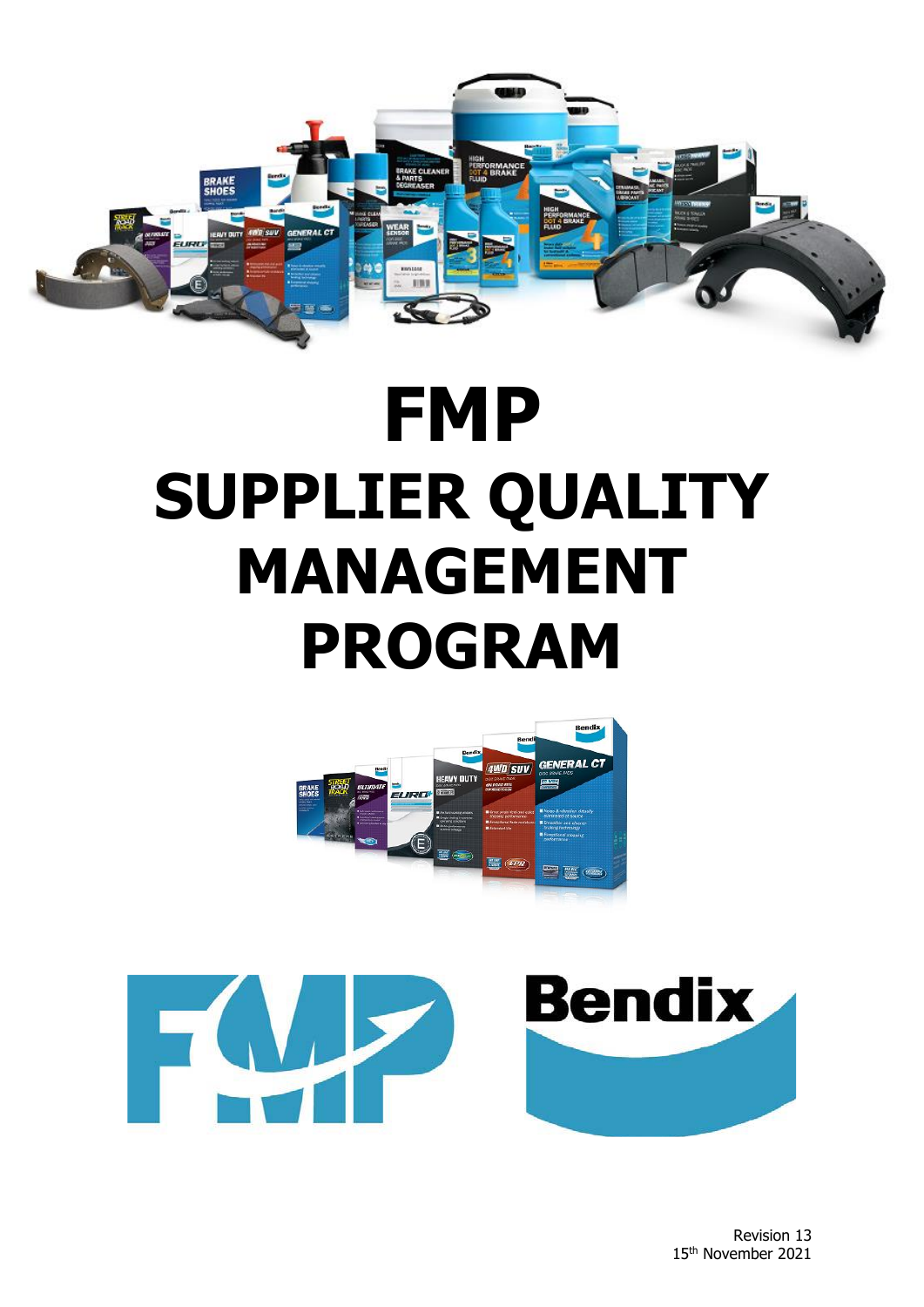

# **Table of Contents**

| 1.0    | <b>Introduction</b>                                                       | 4              |
|--------|---------------------------------------------------------------------------|----------------|
| 1.1    | Scope                                                                     | $\overline{4}$ |
| 1.2    | Purpose                                                                   | $\overline{4}$ |
| 2.0    | <b>Quality System Requirements</b>                                        |                |
| 2.1    | <b>Specific Requirements</b>                                              | 5              |
| 2.2    | <b>General Quality System Requirements</b>                                | 5              |
| 2.3    | <b>Supplier Assessments</b>                                               | 5              |
| 2.4    | Pre-Award                                                                 | 6              |
| 2.5    | <b>Engineering Prototype Sample Submissions</b>                           | 6              |
| 2.6    | <b>Special Characteristics</b>                                            | 6              |
| 2.7    | Process Capability and Control                                            | 7              |
| 2.8    | Control of Externally Provided Processes, Products and<br><b>Services</b> | 7              |
| 2.9    | Supplier Tooling and Gauging                                              | $\overline{7}$ |
| 2.10   | Production Part Approval Process (PPAP)                                   | 8              |
| 2.11   | Changes to Approved Products and Processes                                | 11             |
| 2.12   | Annual Re-qualification                                                   | 11             |
| 2.13   | Certificates of Conformance (C of C) / Inspection Report                  | 11             |
| 2.14   | Certificates of Analysis (C of A)                                         | 11             |
| 2.15   | <b>IMDS Requirements</b>                                                  | 12             |
| 2.16   | <b>GHS Requirements</b>                                                   | 12             |
| 2.17   | <b>ECE R90 Requirements</b>                                               | 12             |
| 2.18   | Verification Reviews of Purchased Product                                 | 13             |
| 2.19   | Product Identification and Packaging                                      | 13             |
| 2.20   | <b>Shipping Documentation</b>                                             |                |
| 2.20.1 | <b>FMP Australia</b>                                                      | 14             |
| 2.20.2 | <b>FMP Thailand</b>                                                       | 14             |
| 2.20.3 | <b>FMP Malaysia</b>                                                       | 15             |
| 2.21   | Delivery Performance and Requirements                                     | 15             |
| 2.22   | Contingency Plans - Continuity of Supply                                  | 15             |
| 2.23   | Continuous Improvement                                                    | 16             |
| 2.24   | Error Proofing / Poka Yoke                                                | 16             |
| 2.25   | Supplier Problem Solving and Avoidance                                    | 16             |
| 2.26   | <b>Response Timing</b>                                                    | 17             |
| 2.27   | <b>Supplier Performance Ratings</b>                                       | 17             |
| 2.28   | <b>Incoming Quality Process</b>                                           | 21             |
| 2.29   | Traceability                                                              | 21             |
| 2.30   | <b>Containment Requirements</b>                                           | 22             |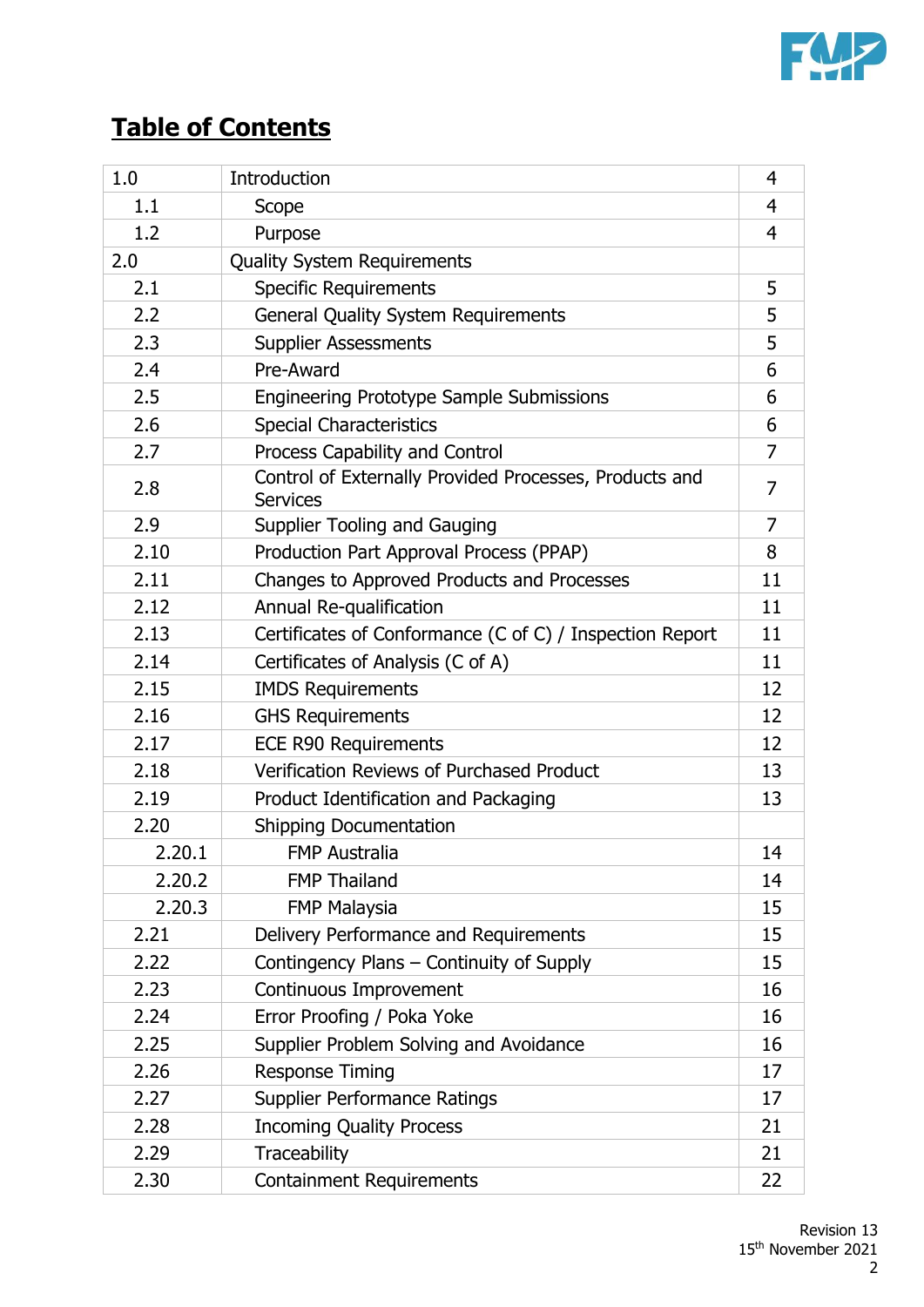

| 2.31   | <b>Product or Process Deviations and Concession</b>                                                               | 23 |
|--------|-------------------------------------------------------------------------------------------------------------------|----|
| 2.32   | Charges for Supplier Responsible Non-Conformances,<br>Warranty and Cost Recovery - Cost of Poor Quality<br>(COPO) | 23 |
| 2.33   | <b>PIC Requirements</b>                                                                                           |    |
| 2.33.1 | Advance Notification of Potential Safety<br><b>Nonconformities</b>                                                | 25 |
| 2.33.2 | <b>Regulatory Compliance</b>                                                                                      | 25 |
| 2.33.3 | <b>Regulatory Notice</b>                                                                                          | 25 |
| 2.34   | <b>Record Retention</b>                                                                                           | 25 |
| 2.35   | <b>Breakpoint Shipment Notice</b>                                                                                 | 26 |
| 3.0    | Organizational Supporting Documentation                                                                           | 27 |
| 3.1    | <b>Supporting Industry Documents</b>                                                                              | 27 |
| 3.2    | References                                                                                                        | 27 |
| 4.0    | <b>Organization Acronyms</b>                                                                                      | 28 |
| 5.0    | <b>Revision History</b>                                                                                           | 29 |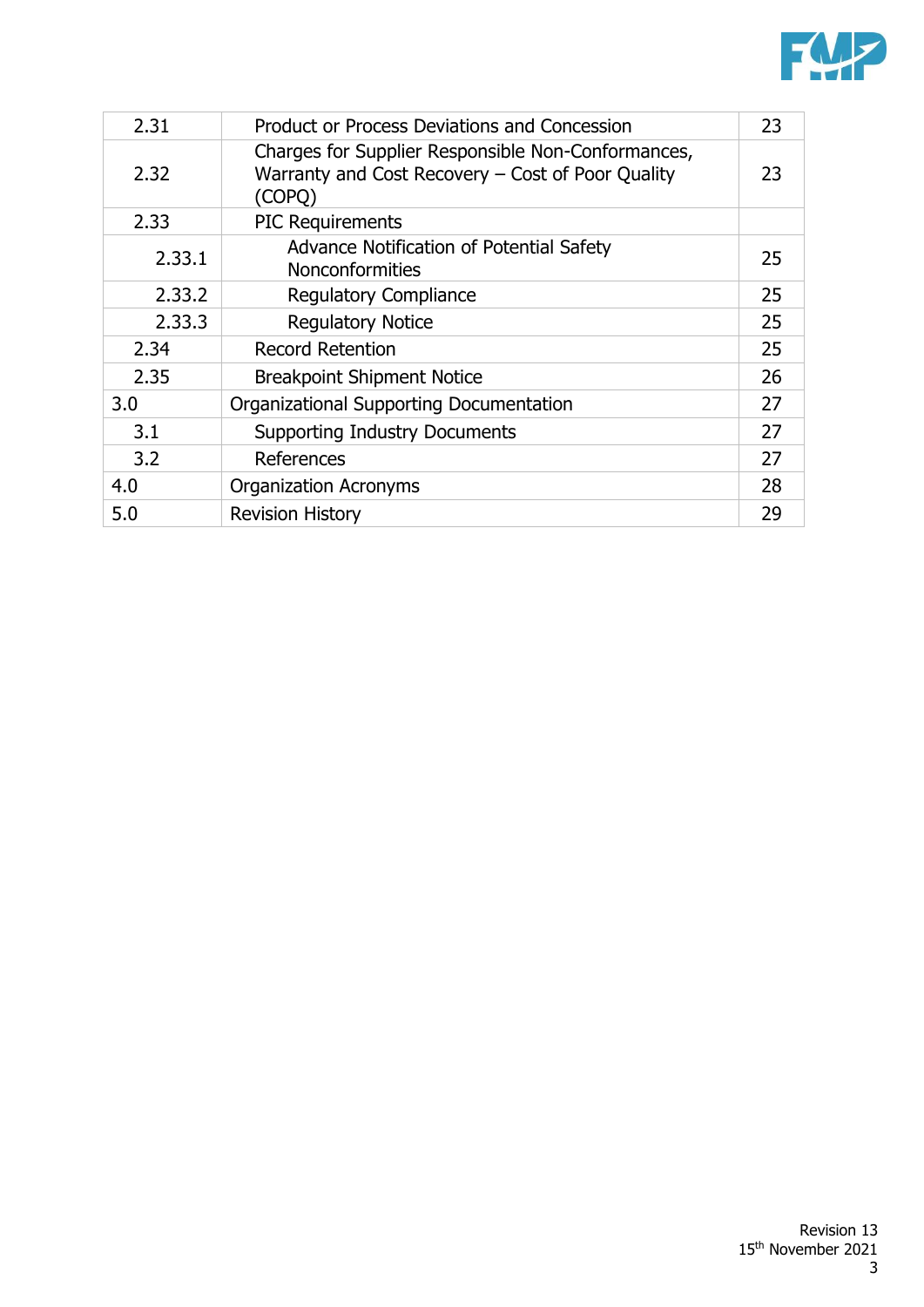

# **1.0 Introduction**

This program defines supplier quality requirements and applies to suppliers and all members of their supply chain who ascertain product, material, processes, and services. FMP requires that the supplier establish and maintain a system of process controls designed to ensure continuous compliance of product, material or services to the contractual specification and/or approved Process/Product Control Plan. The elements of process (e.g. personnel, machines, tools, materials, measuring and test equipment, etc.) must be identified, prioritiesed, controlled and continuously monitored to ensure process output meets or exceeds FMP's requirements. FMP shall have the right of entry into a supplier's facility or that of their subcontractors. Entry shall provide for access to quality system documentation and quality records as well as the ability to conduct audits and verify product and processes.

# **1.1 Scope**

Purchased products include components, materials and services used directly in the manufacture of finished products, or products (finished and semi-finished) traded under FMP Group brands.

# **1.2 Purpose**

The purpose of this program is to communicate FMP's quality requirements and expectations to suppliers. It is the intent of FMP to do business with suppliers who are able to provide parts/materials/processes and services consistently to specifications, at a competitive price, and in accordance with the defined delivery schedule. The program is intended to assist suppliers in their understanding of requirements regarding specific management, communication, and reporting processes.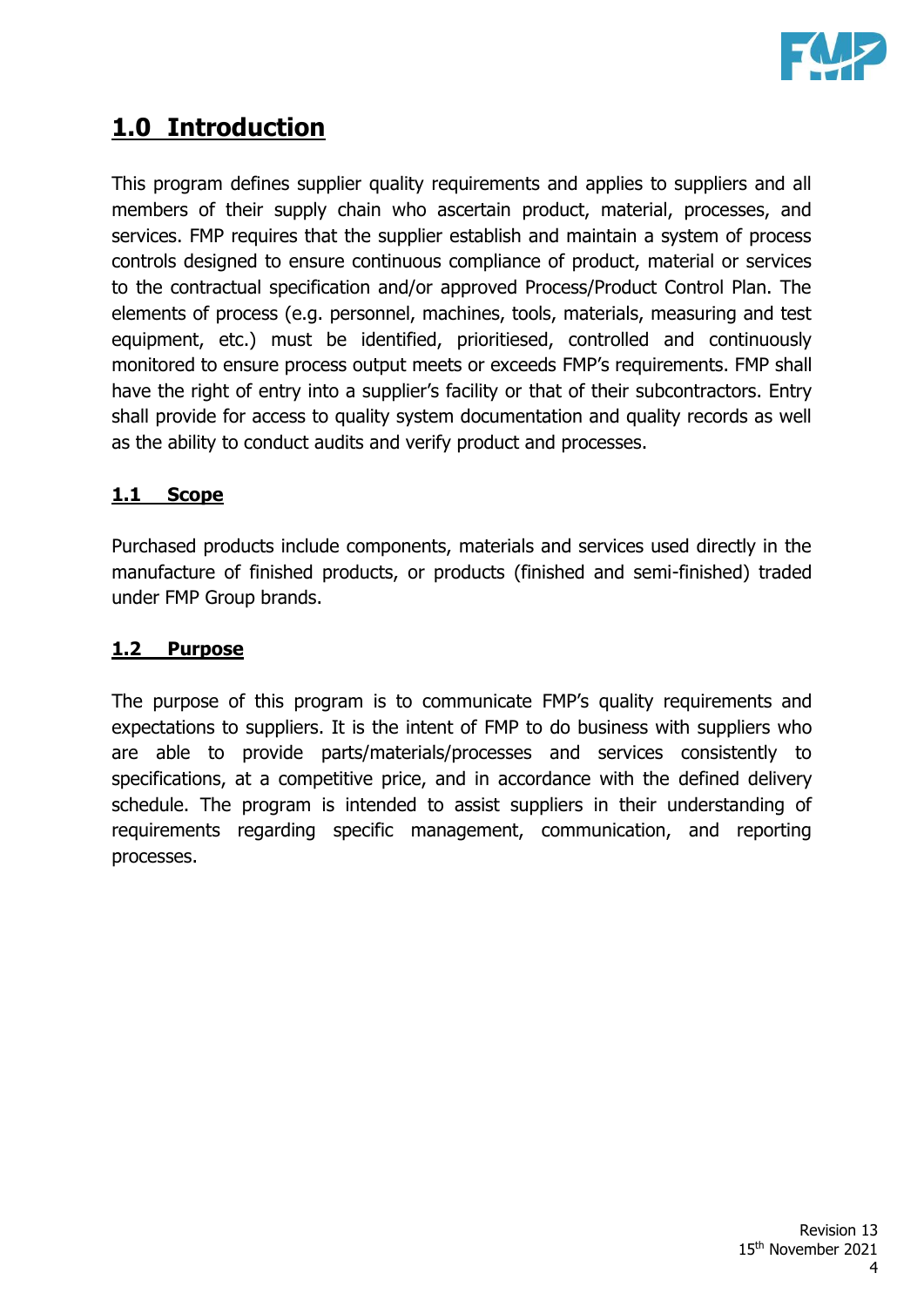

# **2.0 Quality System Requirements**

#### **2.1 Specific Requirements**

Specified purchase requirements will be communicated to suppliers where necessary.

#### **2.2 General Quality System Requirements**

Unless otherwise specified/agreed by FMP, suppliers shall be at least registered to ISO9001:2015 by an accredited third-party certification body.

#### **2.3 Supplier Assessments**

With prior notification, FMP will conduct quality system audit at supplier's facilities. The goal of these audits is to understand suppliers' capabilities and quality systems, and identify continuous improvement opportunities.

Potential suppliers will be audited, if necessary, as part of FMP's sourcing process. Current suppliers may be audited under annual audit scheme, or if there are ongoing quality problems, or if there are new products launching.

Tooling, material and equipment moves to a different supplier manufacturing facility may require a quality system audit of the new facility. Any changes on tooling, material and equipment may require suppliers to submit PPAP documents for approval. Suppliers are prohibited from moving or changing tooling, material and equipment without prior notification and approval from FMP.

Suppliers will receive pre-audit requirements before the agreed audit date. All required information should be returned to FMP prior to the audit being conducted. Following the audit, FMP will forward all findings and any needed corrective actions to suppliers. Suppliers are required to submit Improvement Action Plan (IAP) according to audit findings within period stated in audit report. IAP shall at least include improvement items, activities, person-in-charge and schedule/target completion date. All improvement items must be supported with evidence of actions in an appropriate format. Results of the audit and responses on IAP will be used in the sourcing decision of potential suppliers.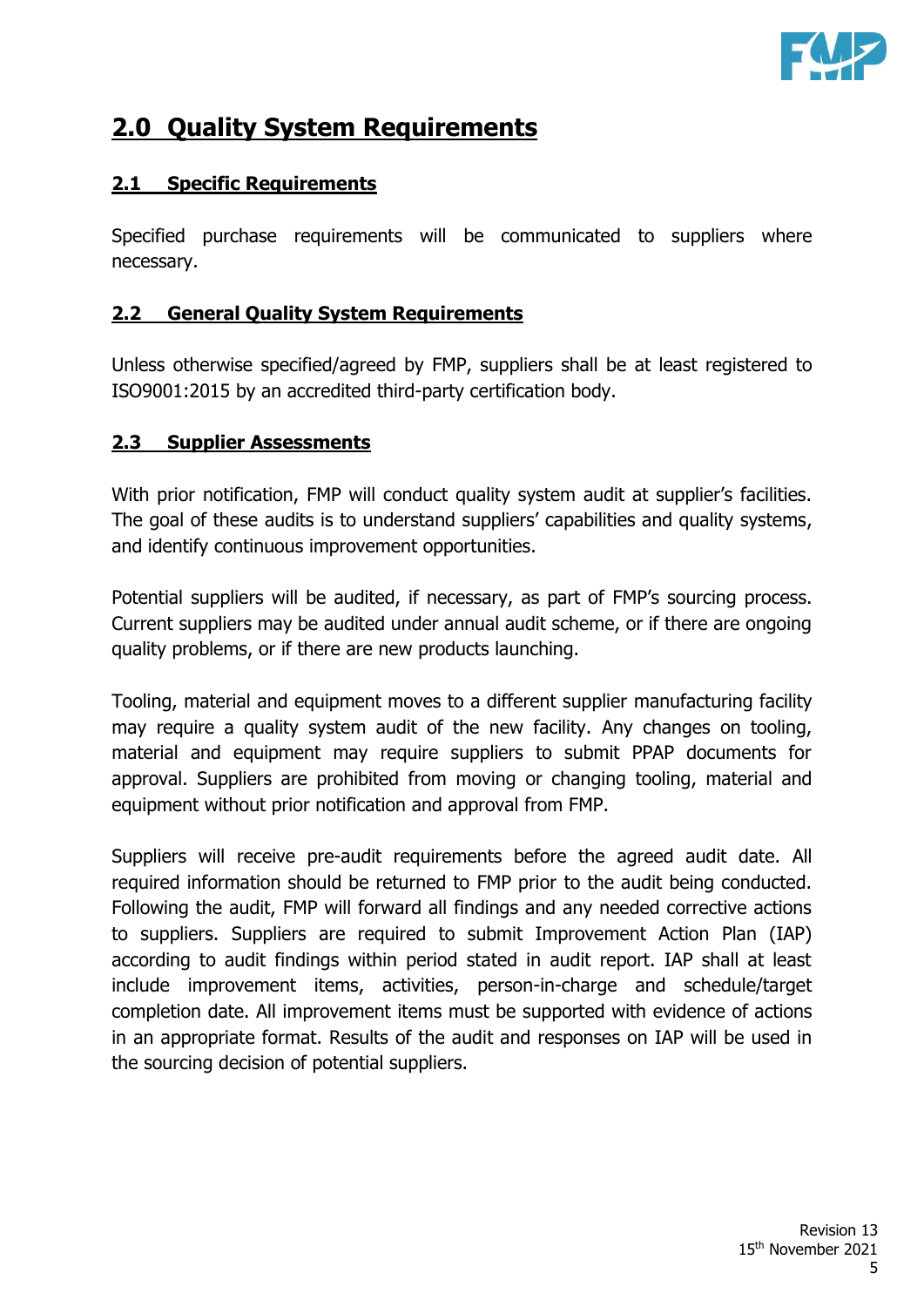

#### **2.4 Pre-Award**

Pre-award assessments or desktop audit will take place before commencing new business. These pre-award assessments include Quality Desktop Audit with QMS documents, and Commercial Desktop Audit.

Quality Management System (QMS) standard documents required for Quality Desktop Audit are:

| No.            | <b>Document</b>                                                          |
|----------------|--------------------------------------------------------------------------|
| 1              | ISO 9001:2015 (and/or IATF 16949:2016) certificate                       |
| $\overline{2}$ | Organization chart                                                       |
| 3              | Factory floor plan / layout                                              |
| 4              | Product / Process change procedure                                       |
| 5              | Rework procedure                                                         |
| 6              | Non-conforming handling procedure                                        |
| $\overline{7}$ | Working instruction (one sample)                                         |
| 8              | Customer complaint log & problem solving methodology                     |
| 9              | Supplier non-conforming log & problem solving methodology                |
| 10             | Internal rejection report (scrap and rework; quantity and defect)        |
| 11             | Internal audit summary report                                            |
| 12             | Traceability & identification system                                     |
| 13             | Quality objectives and its target (e.g. KPI)                             |
| 14             | Document control system, include drawing controlled and released process |
| 15             | Warranty policy, term & condition, responsibility                        |
| 16             | Contingency plan, backup mode, emergency planning                        |
| 17             | Monitoring and measuring equipment list                                  |

Commercial Desktop Audit will focus on supplier capacity management, delivery and scheduling flexibility, organization ability and stability, and financial stability.

#### **2.5 Engineering Prototype Sample Submissions**

Submission of prototype parts may be requested with documentation of specification conformance that meets PPAP and/or FMP's quality requirements. At a minimum, a dimensional report, material certification and testing report (performance test and/or fitting test) is required for submission.

# **2.6 Special Characteristics**

A special characteristic is a product or process characteristic that could affect fit, function or performance. FMP identifies two types of special characteristics – control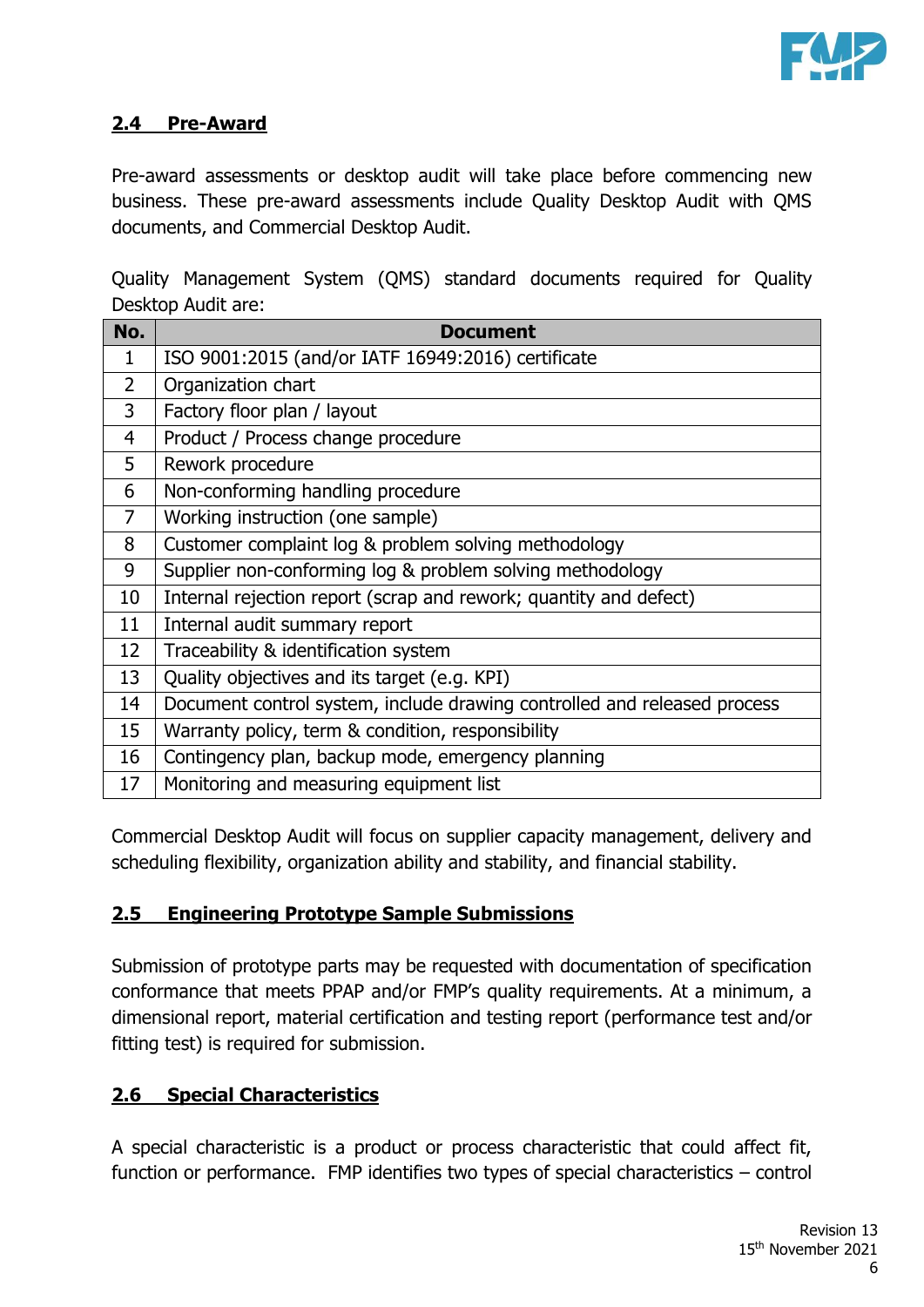

items and significant characteristics. Control items are defined on product drawings with an inverted delta symbol  $(\nabla)$ , and significant characteristics are shown as a bubble enclosing the dimension  $(\Box)$ *.* 

Control method, inspection method, testing frequency and reaction plan of special characteristic for incoming, layout, in-process and final inspection operation shall be clearly addressed in the supplier's quality documentation, such as control plan, operator instruction, FMEA and process flow.

Suppliers may have specific special characteristics required to maintain robust process control. The presence of any "Special Characteristics" is not intended to reduce the importance of other dimensions and/or characteristics.

Process capability studies are conducted on special characteristics when required to prove capability.

# **2.7 Process Capability and Control**

The supplier is responsible to ensure process capability and control requirements are documented in their control plan and that capability indices are achieved and improved throughout production.

# **2.8 Control of Externally Provided Processes, Products and Services**

The supplier is responsible for externally provided processes, products and services used in product sold to FMP. It is expected that the supplier works closely with their external providers and monitor their quality level. Sub-supplier development is encouraged however FMP reserves the right to request and perform any necessary assessment at sub-supplier facilities.

# **2.9 Supplier Tooling and Gauging**

FMP's property shall be permanently marked showing FMP as the owner. The supplier is responsible for maintaining, calibrating and keep a preventive maintenance procedure for FMP's property. These records should be available for review at any time. Suppliers are required to inform FMP in writting if FMP's property is damage or end-of-life.

The use of special gauging on FMP's product must be accomplished with mutually agreed upon gauging. This gauging must also be proven and documented with the use of Gauge R&R studies. The supplier is also responsible to include the cost of any special gauging required for exclusive use on FMP's products in the original product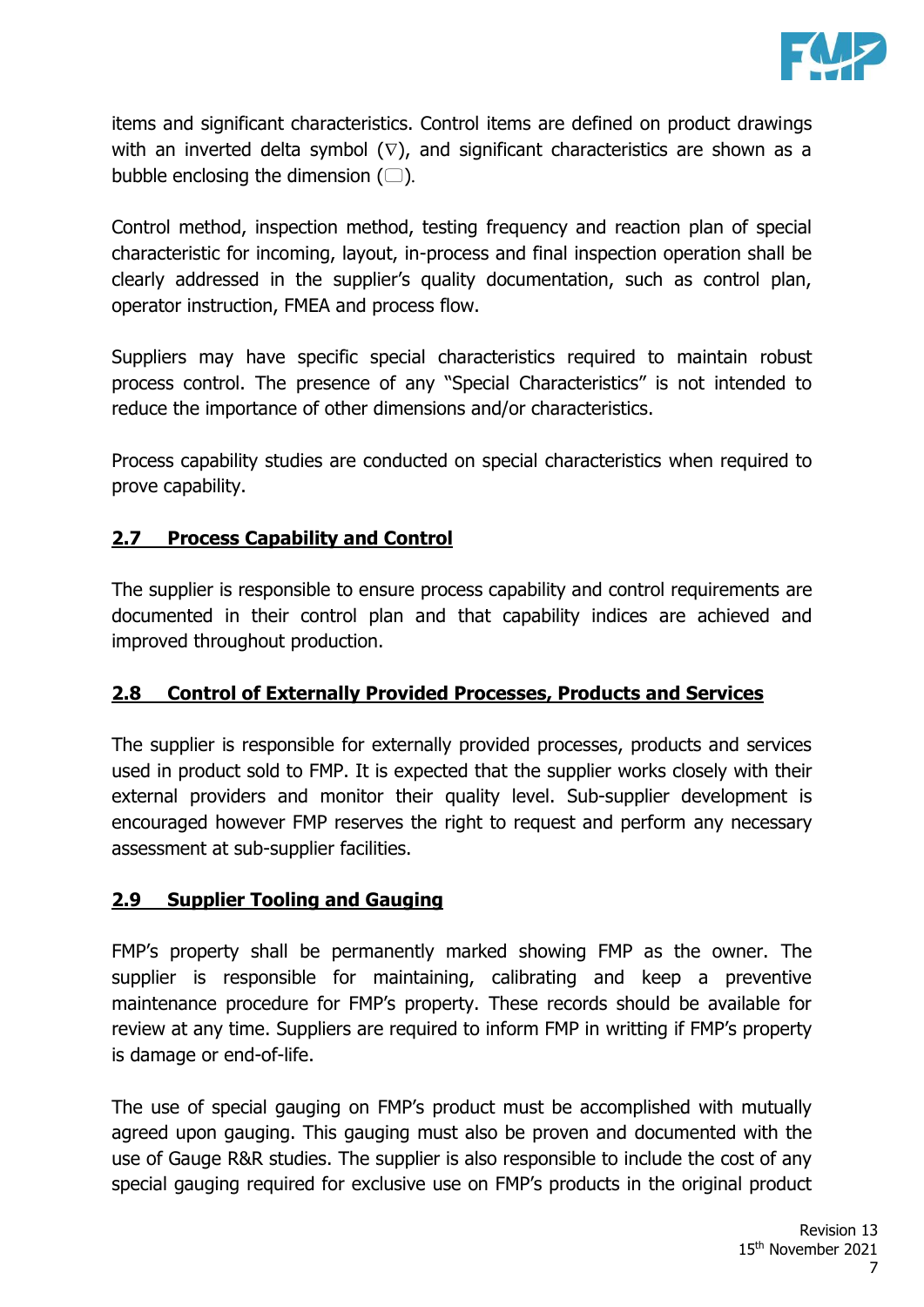

quotation. Additionally, the cost of any modifications to special gauging must be approved by FMP prior to incorporating the change. Standard gauging costs are expected to be absorbed by the supplier.

# **2.10 Production Part Approval Process (PPAP)**

All suppliers are required to submit PPAP documents for approval prior to start massproduction or shipment for following conditions:

- New part
- Tool moves or additional production facilities
- Design change
- New or modified tool
- New or optional material
- New process or significant process changes
- New externally provided product or process
- Non-active part over one year old

#### Minimum PPAP documents requirements:

| <b>Product</b>           | <b>IAM</b>                                                                                                                                                                                                                                                                                                                                                                                                 | OEM / OES                                                                                                                                                                                                                                                                                                                                                                                                                                                                                                                                                                                                                                                                                |
|--------------------------|------------------------------------------------------------------------------------------------------------------------------------------------------------------------------------------------------------------------------------------------------------------------------------------------------------------------------------------------------------------------------------------------------------|------------------------------------------------------------------------------------------------------------------------------------------------------------------------------------------------------------------------------------------------------------------------------------------------------------------------------------------------------------------------------------------------------------------------------------------------------------------------------------------------------------------------------------------------------------------------------------------------------------------------------------------------------------------------------------------|
| <b>Friction material</b> | - PSW<br>Process flow chart/diagram<br>Control Plan<br><b>PFMEA</b><br>Material testing report / Material<br>certification<br>Sample, if applicable<br>Packaging standard                                                                                                                                                                                                                                  | - PSW<br>- Process flow chart/diagram<br>- Control Plan<br>- PFMEA<br>- Material testing report / Material<br>certification<br>- Sample, if applicable<br>- Packaging standard                                                                                                                                                                                                                                                                                                                                                                                                                                                                                                           |
| Backing plate            | - Picture of product<br>- PSW<br>Process flow chart / diagram<br>Control Plan<br><b>PFMEA</b><br>- Dimensional report (Customer touch point<br>/ Special characteristics) + markup<br>drawing<br>Material certification<br>Material/Finishing testing report<br>Packaging standard<br>Sample<br>$\overline{\phantom{a}}$<br>Picture of product (minimum 6 views $-$ top,<br>bottom, 2 sides, front & back) | - Picture of product<br>- Design record<br>- Authorized engineering change document<br>- Customer engineering approval<br>- Design FMEA (if needed)<br>- Process flow chart / diagram<br>- Process FMEA<br>- Control Plan<br>- MSA<br>- Dimensional evaluation results<br>- Record of material / performance test<br>result (if needed)<br>- Initial sample assessment<br>- Qualified laboratory documentation<br>- Appearance approval report (AAR) – picture<br>of product (top, bottom, 2 sides, front &<br>back, isometric)<br>- Sample production part<br>- Master sample<br>- Checking aids<br>- Record of compliance with customer-<br>specific requirements - Packaging standard |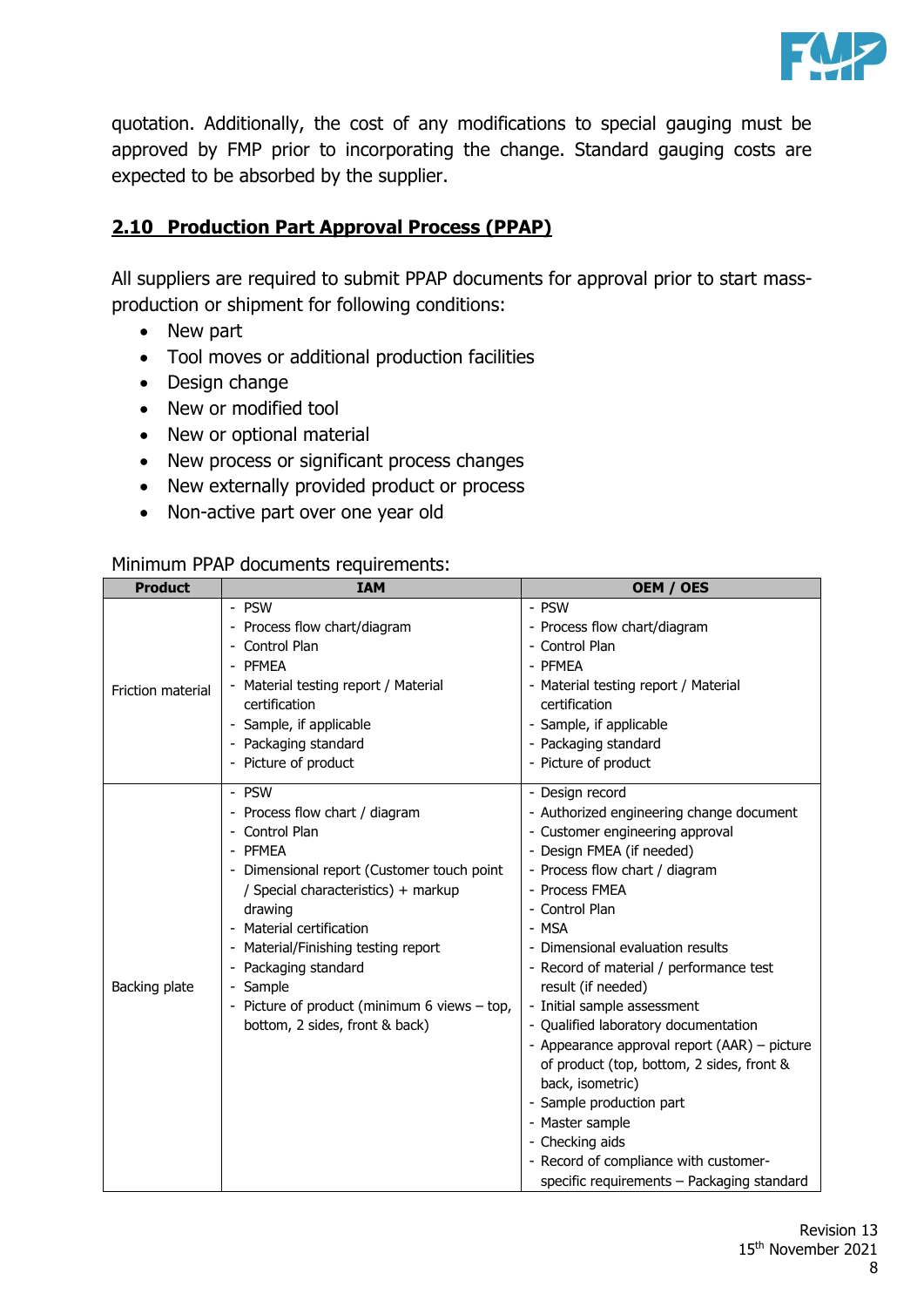

|                                                                              |                                                                                                                                                                                                                                                                                                                                                                                                                                                                                                                     | - PSW - level 3 or above<br>- Traceability records to support supplier's<br>compliance to statutory & regulatory<br>requirements                                                                                                                                                                                                                                                                                                                                                                                                                                                                                                                                                                                                                                                                                                                                                                                                      |
|------------------------------------------------------------------------------|---------------------------------------------------------------------------------------------------------------------------------------------------------------------------------------------------------------------------------------------------------------------------------------------------------------------------------------------------------------------------------------------------------------------------------------------------------------------------------------------------------------------|---------------------------------------------------------------------------------------------------------------------------------------------------------------------------------------------------------------------------------------------------------------------------------------------------------------------------------------------------------------------------------------------------------------------------------------------------------------------------------------------------------------------------------------------------------------------------------------------------------------------------------------------------------------------------------------------------------------------------------------------------------------------------------------------------------------------------------------------------------------------------------------------------------------------------------------|
| Accessories<br>1) Shim, gasket,<br>spring, pin<br>2) Wear<br>indicator, clip | - PSW<br>- Process flow chart / diagram<br>- Control Plan<br>- PFMEA<br>- Dimensional report (Customer touch point<br>/ Special characteristics) + markup<br>drawing<br>Material certification<br>Material/Finishing testing report<br>۰<br>Packaging standard<br>Sample<br>$\overline{\phantom{a}}$<br>Picture of product (minimum 6 views - top,<br>bottom, 2 sides, front & back)<br>Removal of hydrogen embrittlement for all<br>plate parts letter or methodology or as per<br>drawing (applicable for item 2) | - Design record<br>- Authorized engineering change document<br>- Customer engineering approval<br>- Design FMEA (if needed)<br>- Process flow chart / diagram<br>- Process FMEA<br>- Control Plan<br>- MSA<br>- Dimensional evaluation results<br>- Record of material / performance test<br>result (if needed)<br>- Initial sample assessment<br>- Qualified laboratory documentation<br>- Appearance approval report (AAR) - picture<br>of product (top, bottom, 2 sides, front &<br>back, isometric)<br>- Sample production part<br>- Master sample<br>- Checking aids<br>- Record of compliance with customer-<br>specific requirements - Packaging standard<br>- PSW - level 3 or above<br>- Removal of hydrogen embrittlement for all<br>plate parts letter or methodology or as per<br>drawing (applicable for item 2)<br>- Traceability records to support supplier's<br>compliance to statutory & regulatory<br>requirements |
| Indirect material<br>that apply on<br>product                                | - PSW<br>- Process flow chart / diagram<br>- Control Plan<br>- PFMEA<br>- Material certification<br>- Material testing report<br>- Packaging standard                                                                                                                                                                                                                                                                                                                                                               | - PSW<br>- Process flow chart / diagram<br>- Control Plan<br>- PFMEA<br>- Material certification<br>- Material testing report<br>- Packaging standard                                                                                                                                                                                                                                                                                                                                                                                                                                                                                                                                                                                                                                                                                                                                                                                 |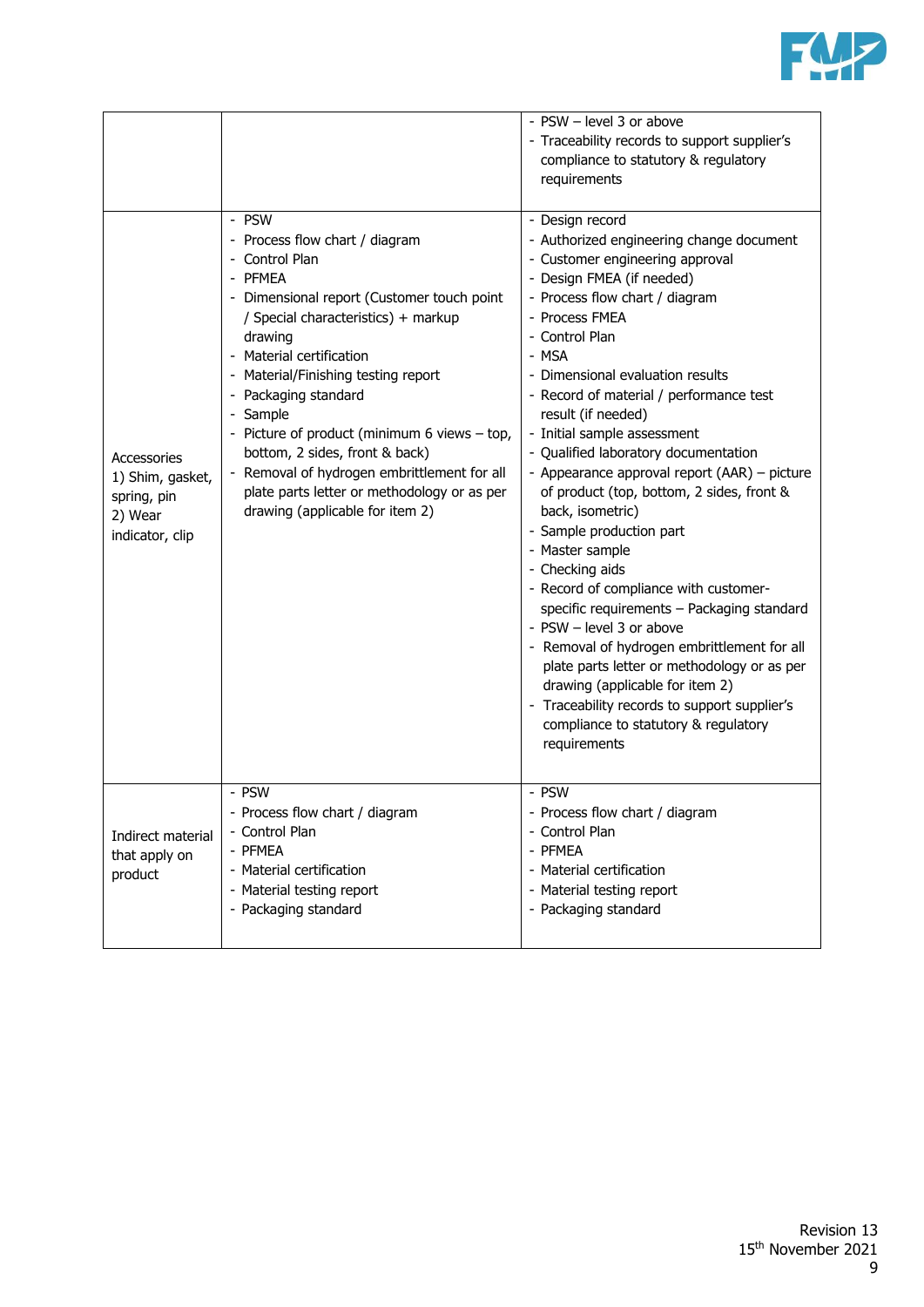

| Traded product | - PSW                                                                   | - PSW                                                         |
|----------------|-------------------------------------------------------------------------|---------------------------------------------------------------|
| - Friction     | - Process flow chart / diagram                                          | - Process flow chart / diagram                                |
|                | - Control Plan                                                          | - Control Plan                                                |
|                | - PFMEA                                                                 | - PFMEA                                                       |
|                | - Material certification                                                | - MSA                                                         |
|                | - Material/Finishing testing report                                     | - Material certification                                      |
|                | - Dimensional report + markup drawing                                   | - Material/Finishing testing report                           |
|                | - Packaging standard                                                    | - Dimensional report + markup drawing                         |
|                | - Picture of product (minimum 6 views - top,                            | - Packaging standard                                          |
|                | bottom, 2 sides, front & back)<br>- ECE R90 certificate (if applicable) | - Appearance approval report (AAR) - picture                  |
|                | - Factory audit and test report for SALEEM                              | of product (top, bottom, 2 sides, front &<br>back, isometric) |
|                | (Saudi Arabia Product Safety Program) - (if                             | - ECE R90 certification (if applicable)                       |
|                | applicable)                                                             | - Factory audit and test report for SALEEM                    |
|                |                                                                         | (Saudi Arabia Product Safety Program) - (if                   |
|                |                                                                         | applicable)                                                   |
|                |                                                                         | - Traceability records to support supplier's                  |
|                |                                                                         | compliance to statutory & regulatory                          |
|                |                                                                         | requirements                                                  |
| Traded product | - PSW                                                                   |                                                               |
| - Ancillary    | - Process flow chart / diagram                                          |                                                               |
|                | - Control Plan                                                          |                                                               |
|                | - PFMEA                                                                 |                                                               |
|                | - Material certification / COA                                          |                                                               |
|                | - Material/Finishing testing report (if                                 |                                                               |
|                | applicable)                                                             |                                                               |
|                | - Dimensional report + markup drawing (if                               | Not applicable                                                |
|                | applicable)                                                             |                                                               |
|                | - Packaging standard                                                    |                                                               |
|                | - Picture of product (minimum 6 views - top,                            |                                                               |
|                | bottom, 2 sides, front & back)                                          |                                                               |
|                | - Factory audit and test report for SALEEM                              |                                                               |
|                | (Saudi Arabia Product Safety Program) - (if                             |                                                               |
|                | applicable)                                                             |                                                               |

Full or interim approval PPAP is required prior to shipping parts to FMP. Any shipments received by FMP prior to obtaining this approval will be rejected. Any exceptions must be documented and approved on FMP deviation or concession prior to shipment.

Supplier must ensure that all special characteristics are identified appropriately within the PPAP documentation. Failure to provide timely and accurate PPAP documentation will be reflected in supplier performance rating. FMP reserves the right to request and audit the supplier annual layout data.

Supplier is to submit PPAP to project schedule for new parts, and agreed time plan for existing production component, unless otherwise specified by requestor. PPAP packages arriving after due date will be considered late.

All costs related to PPAP submission are responsibility of the supplier. FMP will not authorize additional payment to a supplier for submission of a PPAP.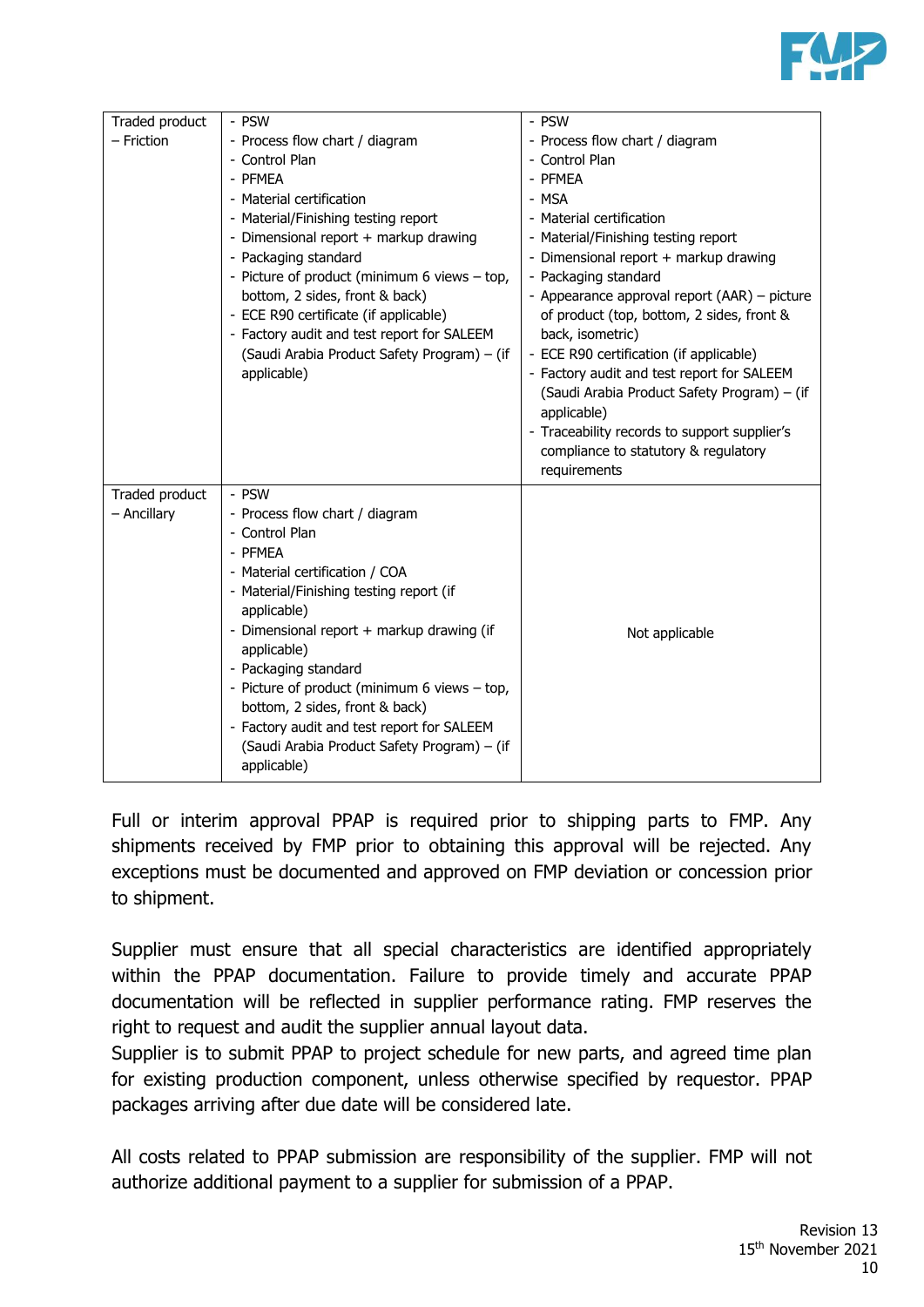

#### **2.11 Changes to Approved Products and Processes**

FMP must be notified in writing by all suppliers of any process, tooling/machine, material, product design, and any deviation from control plan changes that affects form, fit and/or function of the product being supplied to FMP. Written approval from FMP is needed prior to any changes being implemented. FMP may reject product or material shipped without written authorization. Such a rejection will affect the supplier's quality performance rating and all expenses, damages and liabilities incurred by FMP as a result of unauthorized changes will be the responsibility of the supplier. In addition, the supplier may be placed on new business hold until the systemic issue is addressed. No deviation/concessions shall be permitted without appropriate validation and FMP approvals. PPAP must be submitted to FMP per PPAP requirements.

#### **2.12 Annual Re-qualification**

Unless waived in writing by FMP, the supplier shall inspect and test annually a sample of each active product supplied to assure conformance to all the FMP's specified requirements (e.g. dimensional, material and performance). These inspection requirements shall be included in the supplier's production control plan. Material testing shall be carried out by a qualified laboratory. Annual validation documentation shall be on file at supplier and available to FMP upon request. If a nonconformance is found during the annual validation, supplier must notify FMP's quality department immediately so that appropriate action can be determined and implemented.

# **2.13 Certificate of Conformance (C of C) / Inspection report**

A signed inspection report, which in FMP report format (FMP Supplier Inspection Report, or Part Inspection Report) or in supplier report format that agreed by FMP, or certificate of conformance (C of C) will be maintained on file at the supplier and may be required to accompany each shipment of specified parts. The report must contain the actual results of measurements, material/finishing testing, appearance visual inspection, branding, kitting, accessories and packaging checking. The supplier should have a system capable of retrieving and submitting the requested certificate of conformance within 24 hours upon request.

# **2.14 Certificate of Analysis (C of A)**

Suppliers are required to submit a signed certificate of analysis (C of A) together with every delivery of raw materials to FMP unless otherwise agreed. FMP will not receive/accept any shipment of raw materials that without certificate of analysis. The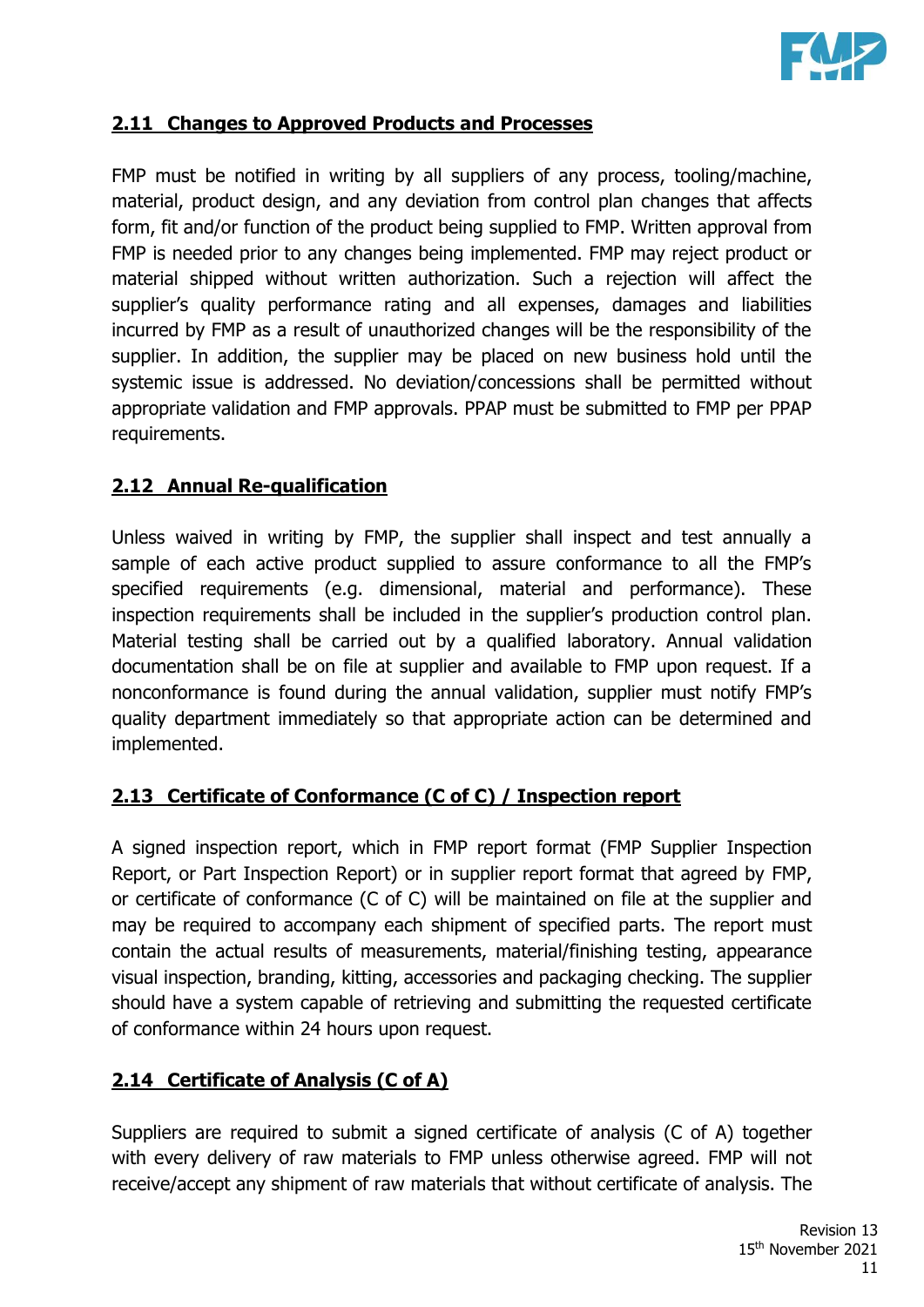

certificate of analysis must contain the actual results obtained from testing performed on a production lot that is delivered to FMP.

# **2.15 IMDS Requirements**

To comply with the EU-directive on End-of-Life Vehicles (200/53/EC), the reporting of substances of concern and recycled content information is required. FMP suppliers are required to register IMDS for purchased products, and to reference it on the PPAP submission warrant, unless otherwise stated by FMP. Suppliers are to register and input substances of concern and recycling content onto the IMDS database for all FMP purchased products, prior to submission of PPAP. Please note that there is a legal requirement that all components are registered on the Material Data System database system. IMDS submissions are to be submitted via the Material Data System database at [www.mdsystem.com.](http://www.mdsystem.com/) FMP Australia Pty Ltd ID No. is 145052. Suppliers are to refer to<http://www.gadsl.org/> for a list of prohibited and declarable substances. A declaration must be supplied for any material exceeding these requirements.

#### **2.16 GHS Requirements**

FMP suppliers are required to comply with Globally Harmonized System of Classification and Labelling of Chemicals. Safety Data Sheet (SDS) shall be submitted to FMP prior to shipment. SDS validity period should be within 3 years unless it can be demonstrated that an SDS that is over 3 years old is still the current formulation and the correct classification. Products shipped to FMP are required to have labels with chemical identity, standardized hazard statements, signal words, symbols and precautionary statements. All friction products shall be non-asbestos and all products with surface treatment shall be  $Cr^{6+}$  free.

# **2.17 ECE R90 Requirements**

When supplying product to FMP that requires ECE R90 certification, the supplier must provide a valid ECE R90 certificate with the relevant PPAP documentation. At a minimum, the section of the ECE R90 certificate that indicates the approved manufacturer, part number(s) and material code, and approval date must be provided. The ECE R90 approval mark and approval number that are marked/branded on products shall match with the information shown on the ECE R90 certificate. Any changes in ECE R90 certification, or request for deviation from any of these ECE R90 requirements, must be notified in writing to FMP in advance of shipment. For further information on ECE R90 regulations, please refer to the UNECE website [www.unece.org](http://www.unece.org/)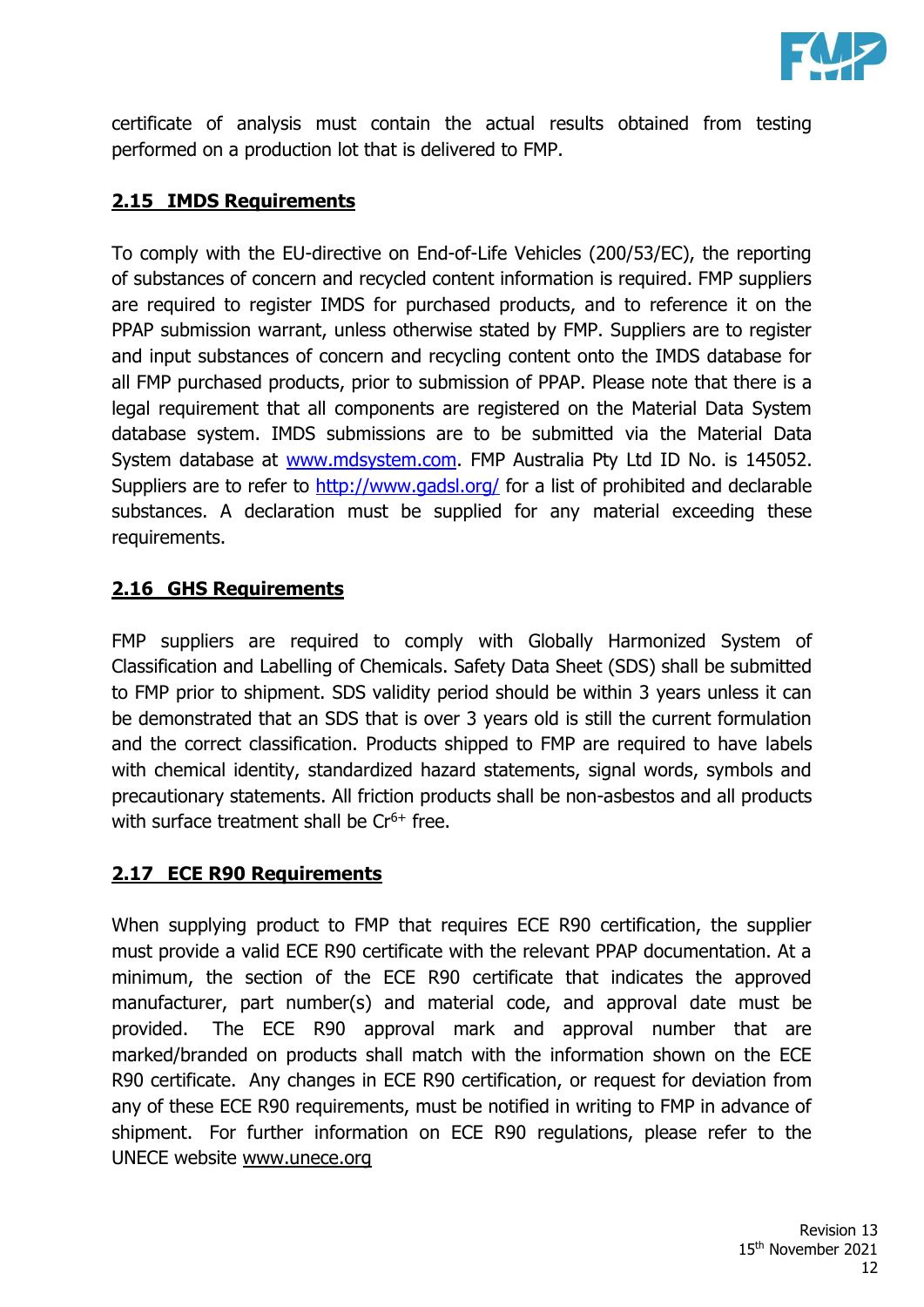

#### **2.18 Verification Reviews of Purchased Product**

FMP, FMP's customers and an approved  $3<sup>rd</sup>$  party representative have the right to verify, at the suppliers premises that the product and subcontract product conform to specific requirements. Prior to conducting such verification reviews, FMP will specify both the arrangements and method of performing reviews.

#### **2.19 Product Identification and Packaging**

Each container, rack, bag, box or any pallet of material shipped to FMP shall be identified as instructed by FMP or as per approved packing standard. Packing standard include inner and outer packaging, label content and format are to be reported at PPAP. Unique requirements will be identified and documented by formal communication.

Minimum requirements on part packaging labels are the supplier identification, part number, engineering level, quantity and batch/lot number, must be clearly legible in human readable and/or bar-coded form. All barcodes must be scanned by the supplier to verify readability.

Identification shall permit traceability back to the specific supplier raw materials lot numbers, as well as the manufacturing, inspection and test records. The supplier should also be able to trace where products made under similar conditions (same raw material lot, same manufacturing line/batch, etc.) were shipped.

Suppliers are required to utilize and ship material on a first in first out basis. Sequence of batches must be identified on the packaging label by either a date code or batch/lot number. Safety related identification criteria shall conform to all government regulatory and FMP requirements. No exceptions to this requirement shall be permitted unless acknowledged in writing by FMP.

Suppliers shall ensure their products are transported in a manner that prevents damage, deterioration or contamination of the product. Suppliers shall maintain documents detailing proper packaging, cleanliness level, storage and shipping instructions of its products.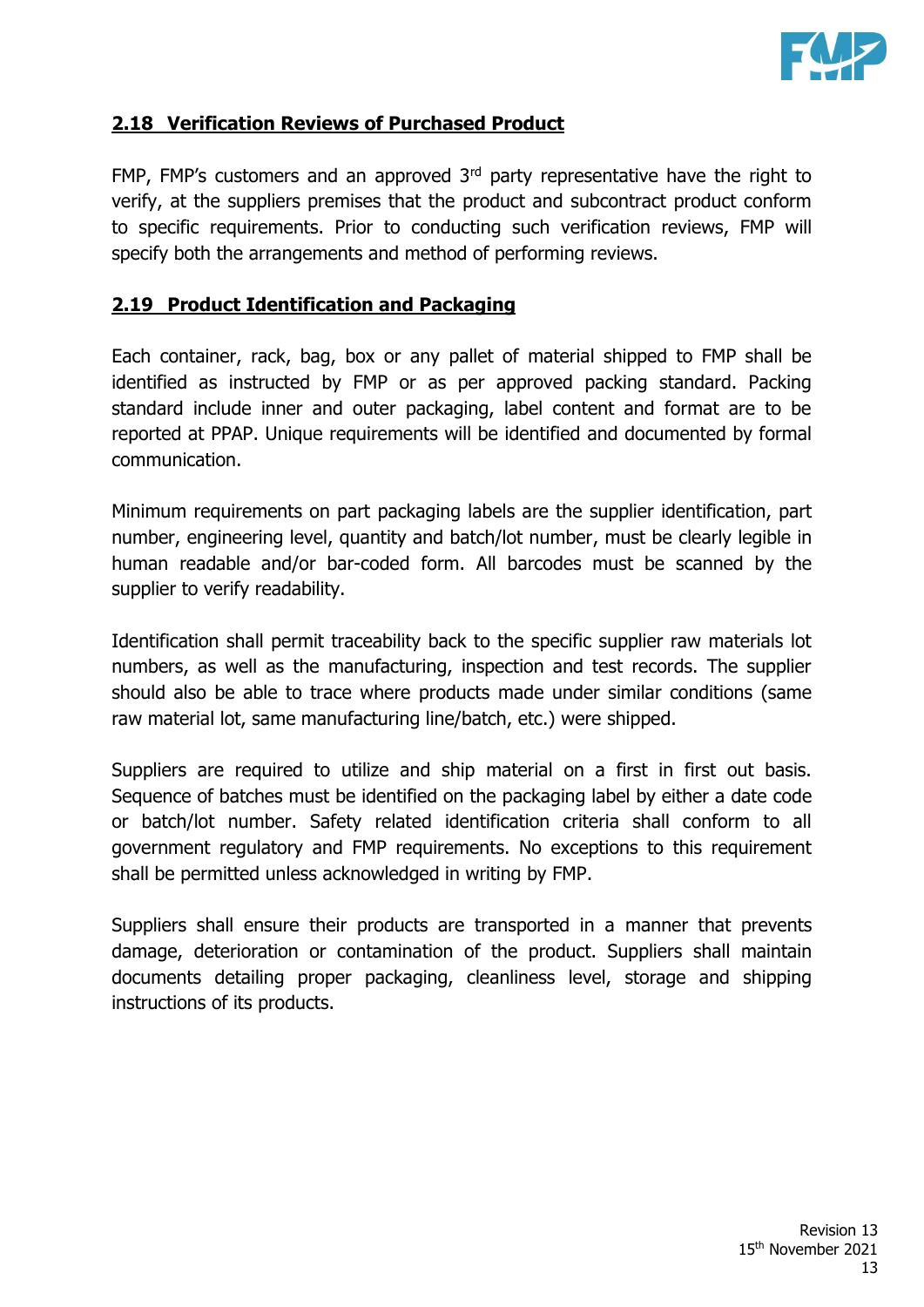

#### **2.20 Shipping Documentation**

|                                                                                                                                      |                    | Documents required                            |                 |                                                     |                        |                    |                                                              |  |
|--------------------------------------------------------------------------------------------------------------------------------------|--------------------|-----------------------------------------------|-----------------|-----------------------------------------------------|------------------------|--------------------|--------------------------------------------------------------|--|
| Origin<br>country                                                                                                                    | Shipping<br>method | Commercial<br>invoice /<br>Delivery<br>docket | Packing<br>list | Free Trade<br>Agreement<br>Certificate<br>of Origin | Packing<br>declaration | Bill of<br>landing | Certificate<br>of Analysis<br>$(C \text{ of } A)$<br>*Note 1 |  |
| Australia                                                                                                                            | Land / Air         | $\sqrt{}$                                     | $\sqrt{}$       |                                                     |                        |                    | $\sqrt{}$                                                    |  |
| China, Japan,<br>Republic of<br>Korea, New<br>Zealand, US,<br>Chile, The<br>Association<br>of South East<br>Asian Nations<br>(ASEAN) | Sea /Air           | $\sqrt{}$                                     | $\sqrt{}$       | $\sqrt{}$                                           | $\sqrt{ }$             | $\sqrt{}$          | √                                                            |  |
| Others                                                                                                                               | Sea / Air          |                                               | v               |                                                     | $\mathbf{v}$           | $\sqrt{}$          | √                                                            |  |

2.20.1 FMP Australia

Note 1: For raw material only

#### 2.20.2 FMP Thailand

|                                                          |                        | Documents required               |                     |                 |           |           |            |                                                       |
|----------------------------------------------------------|------------------------|----------------------------------|---------------------|-----------------|-----------|-----------|------------|-------------------------------------------------------|
| Origin<br>country                                        | Shipping<br>method     | Surrend<br>er bill of<br>landing | Shipping<br>invoice | Packing<br>list | Form E    | Form CO   | Form AI    | Certificat<br>e of<br>Analysis<br>$(C \text{ of } A)$ |
|                                                          |                        |                                  |                     |                 | *Note 1   | *Note 2   | *Note 3    | *Note 4                                               |
| China                                                    | Sea                    | $\sqrt{}$                        | $\sqrt{}$           | $\sqrt{}$       | $\sqrt{}$ | $\sqrt{}$ |            | $\sqrt{}$                                             |
| Australia                                                | Sea                    | $\sqrt{}$                        | $\sqrt{}$           | $\sqrt{}$       |           |           | $\sqrt{ }$ | $\sqrt{}$                                             |
| Malaysia,<br>Singapore,<br>USA,<br>Netherlands,<br>Italy | Sea                    | $\sqrt{}$                        | $\sqrt{}$           | $\sqrt{}$       |           |           |            | √                                                     |
| Canada                                                   | Courier /<br>Air       | $\sqrt{}$                        | $\sqrt{ }$          | $\sqrt{}$       |           |           |            | $\sqrt{}$                                             |
| Spain,<br>Sweden                                         | Courier /<br>Air / Sea | $\sqrt{}$                        | $\sqrt{}$           | $\sqrt{}$       |           |           |            | $\sqrt{}$                                             |
| Thailand                                                 | Land                   |                                  | √                   | √               |           |           |            | √                                                     |

Note 1: ASEAN – China Free Trade Certificate of Origin (Form E)

Note 2: Certificate of Origin (Form CO)

Note 3: Thailand – Australia Free Trade Certificate of Origin (Form AI)

Note 4: For raw material only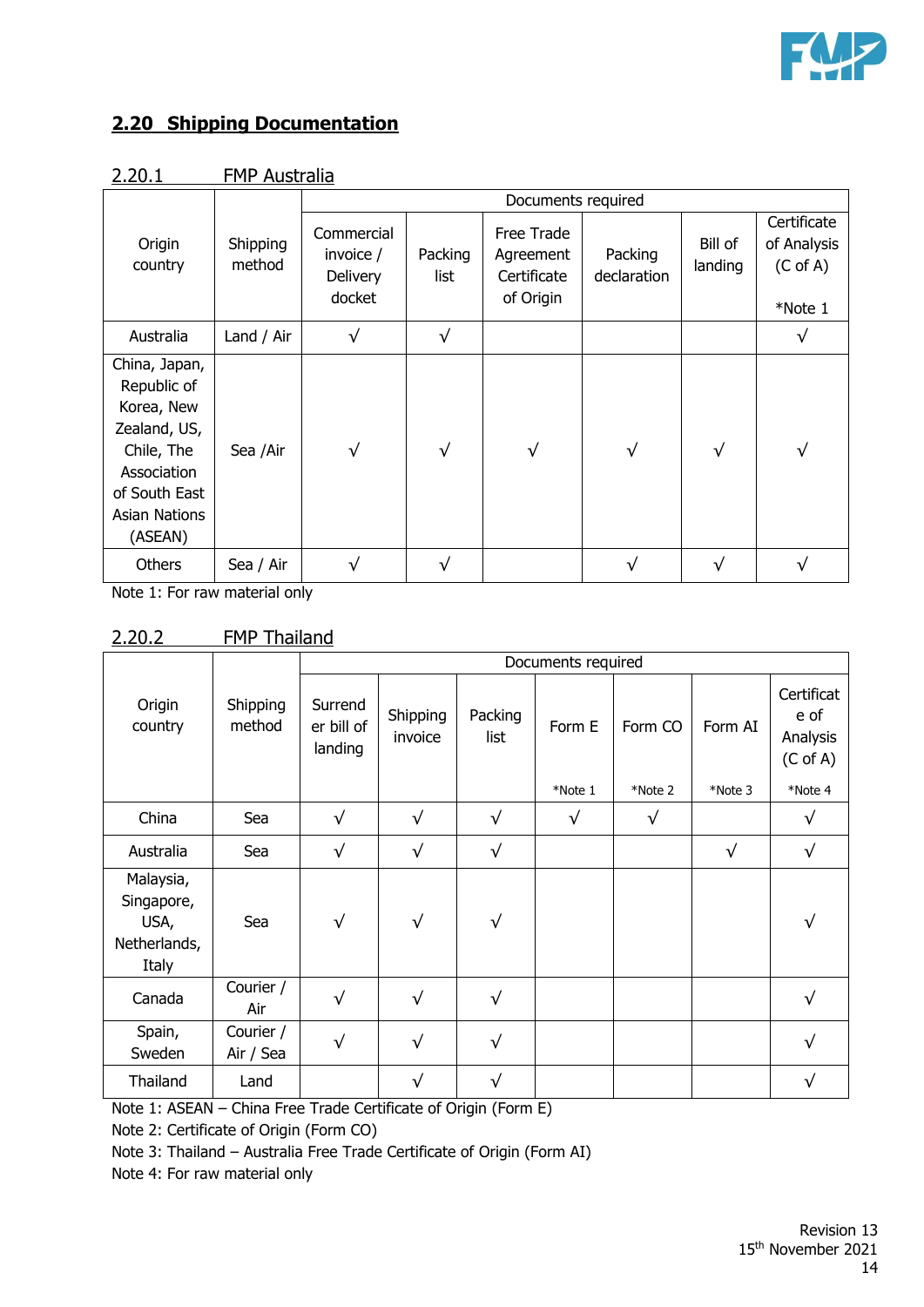

|                |                      | Import document required        |                     |                 |                   |                   |                    |  |
|----------------|----------------------|---------------------------------|---------------------|-----------------|-------------------|-------------------|--------------------|--|
| Origin country | Shipping<br>method   | Surrender<br>bill of<br>landing | Shipping<br>invoice | Packing<br>list | Form E<br>*Note 1 | Form D<br>*Note 2 | Form AI<br>*Note 3 |  |
| China          | Sea                  |                                 | √                   | $\sqrt{}$       |                   |                   |                    |  |
| India          | Sea                  | √                               | $\sqrt{ }$          | $\sqrt{}$       |                   |                   | v                  |  |
| Thailand       | Land / Sea           | √                               | $\sqrt{}$           | $\sqrt{}$       |                   | √                 |                    |  |
| Australia      | Courier / Air<br>Sea | $\sqrt{}$                       | $\sqrt{}$           | $\sqrt{}$       |                   |                   |                    |  |
| Italy          | Sea                  |                                 | $\sqrt{ }$          | $\sqrt{ }$      |                   |                   |                    |  |

2.20.3 FMP Malaysia

Note 1: ASEAN-China Free Trade Certificate of Origin (Form E)

Note 2: ASEAN Trade in Goods Agreement/ASEAN Industrial Cooperation Scheme Certificate of Origin (Form D)

Note 3: ASEAN – India Free Trade Area Preferential Tariff Certificate of Origin (Form AI)

#### **2.21 Delivery Performance and Requirements**

All suppliers are expected to maintain 100% delivery performance. Any cost incurred as a result of delivery problems, including premium freight, customer disruption, and special status customer notifications related to delivery issues, will be the responsibility of the supplier. Upon request, supplier shall submit corrective action plan for delivery non-conformances.

#### **2.22 Contingency Plans – Continuity of Supply**

Risk management is a forward thinking activity that is necessary to prevent unexpected expense incurred in maintaining continuity of product to supply line. Every element of the critical path must have a contingency plan documented and in place so that known and proven options are available for maintaining production and services. The contingency plan shall be reviewed at least annually.

FMP requires suppliers to establish contingency plans to prevent failure of the supplier to deliver goods within terms of purchase order, in the event of an emergency such as utility interruptions, labour shortages, key equipment failure and extreme weather condition. FMP reserves the right to review the supplier's contingency plan and the supplier must review their contingency plan annually at a minimum. If FMP and/or FMP's customer production is interrupted by the failure of the supplier to deliver scheduled goods, all costs and/or penalties that are incurred by the organization and/or its customers will be the sole responsibility of the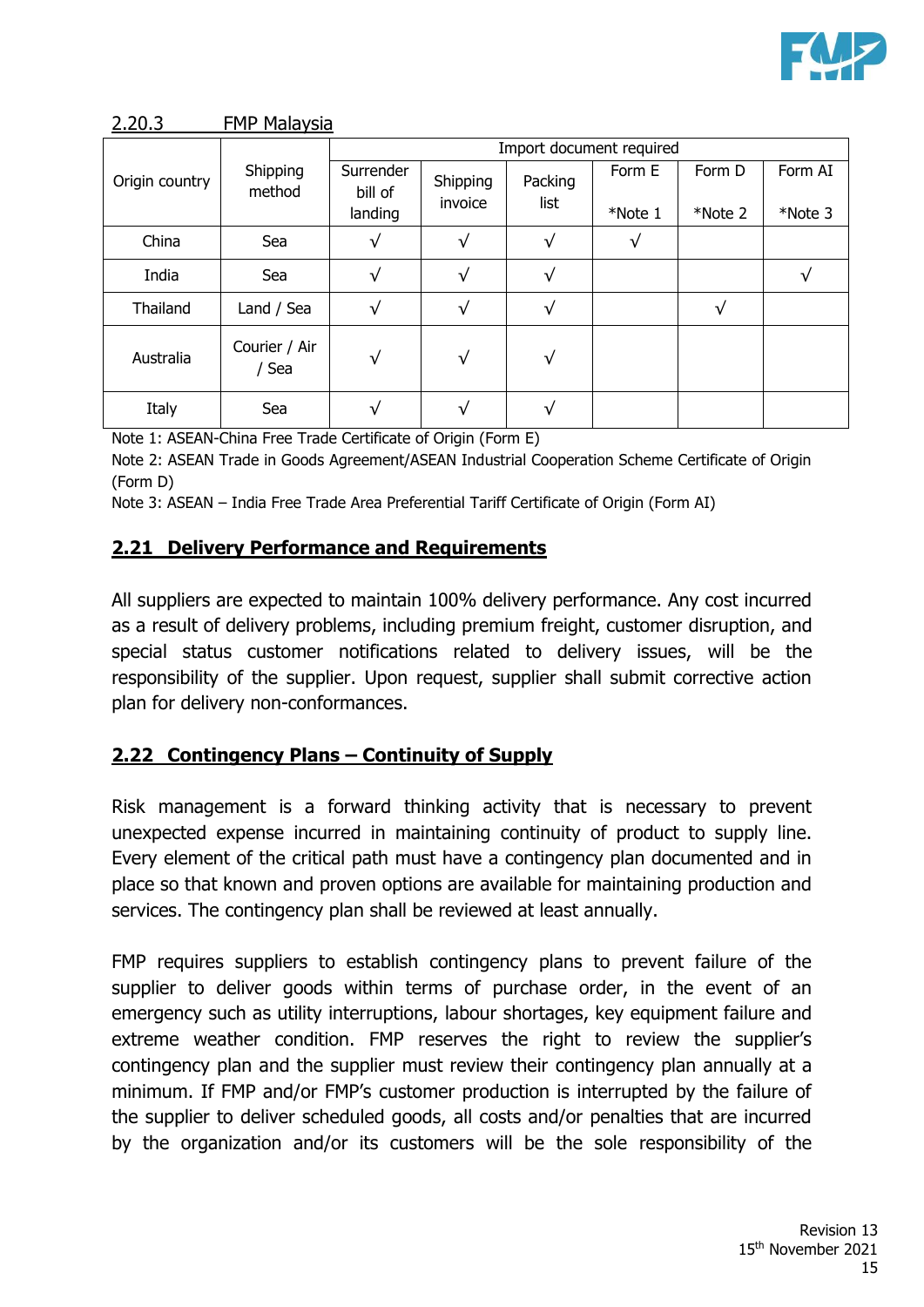

supplier. This standard ensures suppliers are prepared for natural disaster and mancaused events that can disrupt business practices.

FMP requires suppliers to establish an escalation standard to ensure effective communication between supplier and FMP is in place, especially in the event of an emergency.

#### **2.23 Continuous Improvement**

The supplier shall continually improve quality, delivery, cost and other services provided. To aid in fulfillment of this requirement, the supplier shall establish, monitor, prioritize and act upon key performance objectives and targets. The objectives and targets should be established based upon (at minimum) business plan, management system, product quality, process capability and customer satisfaction goals. Actions taken to regain previously sustained levels of performance are corrective actions, not continuous improvement.

FMP reserves the right to visit any supplier site to assess its continuous improvement programs and lean manufacturing practices, and make recommendations for improvement. In addition, FMP may deploy personnel to focus on a specific improvement issue. In most cases, savings generated from these exercises will be shared between FMP and the supplier.

#### **2.24 Error Proofing / Poka Yoke**

All attributes should be studied for implementation of poka-yoke processes. Key attributes should be reviewed to determine whether poka-yoke is mandatory based on the detection and severity of the failure mode. Hi-tech error proofing systems are not necessarily required. Simple attribute features and proximity indicators can verify processes in most instances.

#### **2.25 Supplier Problem Solving and Avoidance**

Suppliers shall have trained (preferably certified) personnel with the ability to quickly and permanently resolve product and process issues using data driven problem resolution tools and techniques. Problem resolution must be conducted using a defined, structured process like the 8-Discipline process, Six Sigma DMAIC (Define, Measure, Analyze, Improve and Control) or any process that includes verification of the root cause and validation of corrective action effectiveness.

Data driven techniques should also be used during the product and process development process in order to prevent problems with new or changing products and processes. These data driven tools and techniques include but are not limited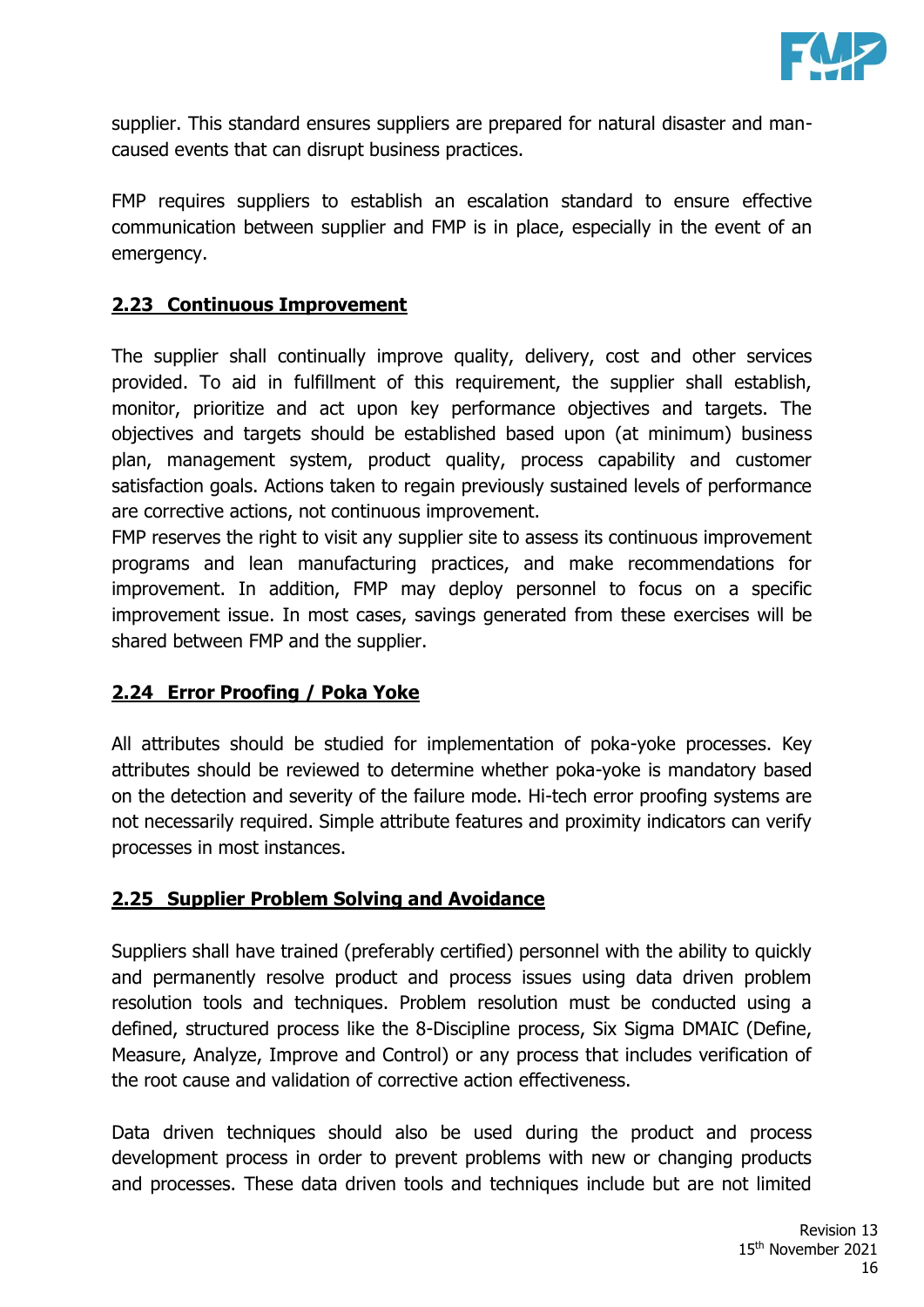

to: Failure Mode and Effect Analysis (FMEA), Measurement System Analysis (MSA) and Statistical Process Control (SPC).

Product design responsible suppliers must use reliability methods during the product development process in order to assure the robustness and durability of their product design for the intended application or as specified by the organization.

#### **2.26 Response Timing**

Response timing will initiate upon notification of the concern to the supplier from FMP. Suppliers are required to provide containment action within 24 hours. All suppliers are required to acknowledge on the receipt of notification of concern within one business day. All suppliers shall submit a completed corrective action report having supporting documentation verifying corrective action has been implemented within 14 calendar days. Supplier must notify FMP when additional time is required for completion of investigation for root cause and implementation of corrective actions.

#### **2.27 Supplier Performance Ratings**

Supplier performance ratings are utilized by FMP to maintain and improve the supply performance and quality of parts. These ratings provide a reliable, fair and consistent source of information by which suppliers are rated equally. These ratings are an aid for FMP management to determine the future potential of the suppliers as an ongoing source and are communicated to supplier on a monthly basis through Supplier Assessment Performance Rating (SAPR).

Evaluation elements:

- Quality PPM rating
- Quality Supplier Corrective Action Report (SCAR)
- Quality Quality Notification (QN)
- Delivery and Scheduling On Time to Requirement (OTTR) and Line Fill performance
- Development On time reports submission
- Customer disruptions
- Other issues warranty, dealer returns, field actions, recall and special status customer notification related to quality or delivery issues.

Each of the elements shall be scored according to the tables shown below with a weighting score multiplier (in order of significance) to reflect a supplier percentage rating.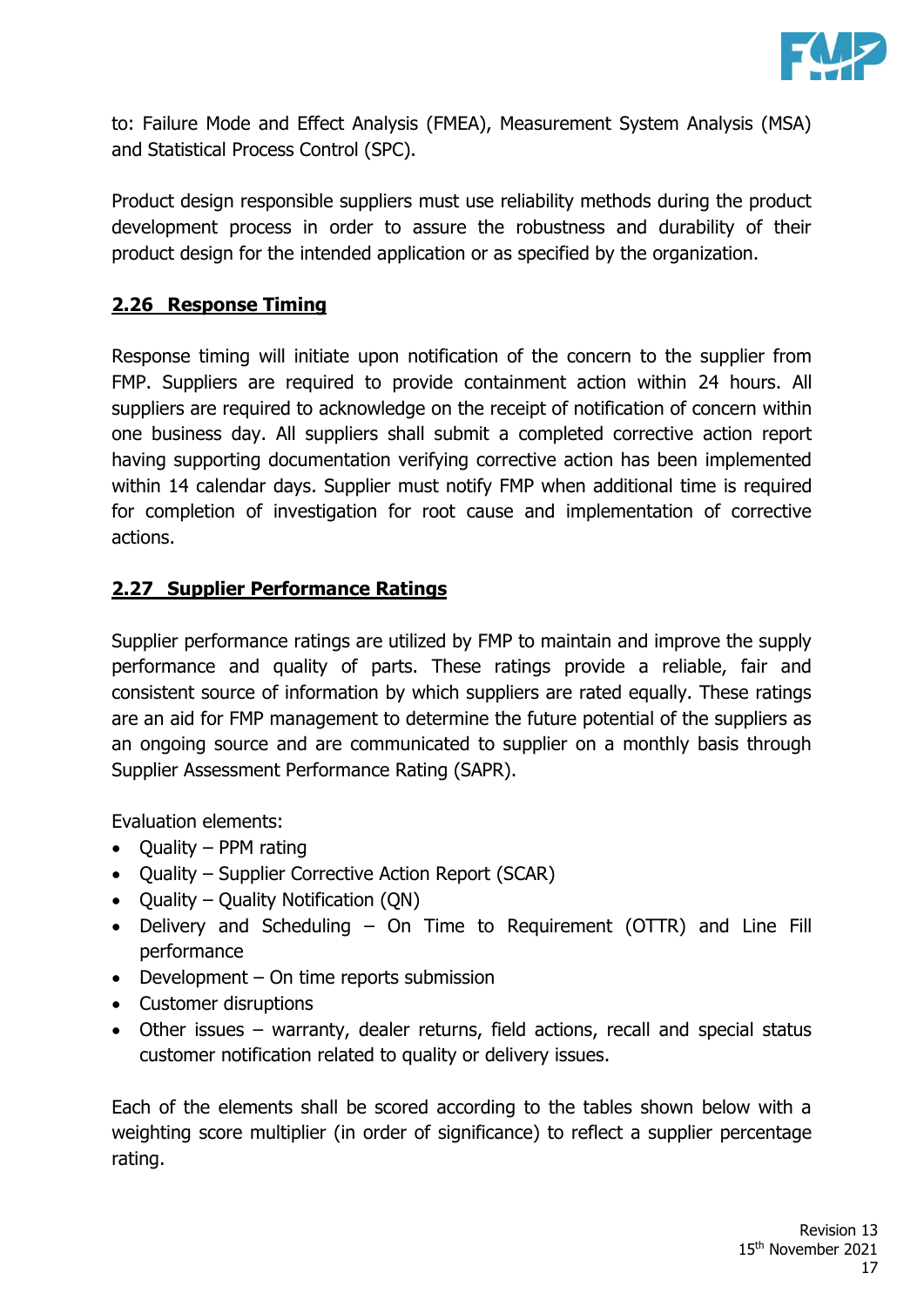

| No.            | <b>Items</b>                                                 | Weighting (%) |
|----------------|--------------------------------------------------------------|---------------|
| 1              | Quality - PPM rating                                         | 15            |
| $2^{\circ}$    | Quality - SCAR                                               | 15            |
| 3              | Quality $-$ QN                                               | 15            |
| 4              | Delivery and Scheduling - OTTR                               | 20            |
| 5              | Delivery and Scheduling - Line Fill                          | 20            |
| 6              | Development - On time reports submission                     | 5             |
| $\overline{7}$ | Customer disruption                                          | 5             |
|                | Others – warranty, dealer returns, field actions, recall and |               |
| 8              | special status customer notification related to quality or   | 5             |
|                | delivery issues.                                             |               |

Example of calculation:

Score = (Point x 10) x Weighting  $(%)$ 

# **Quality – PPM rating**

| Supplier PPM Performance | Points         |
|--------------------------|----------------|
| 0                        | 10             |
| $1 \sim 100$             | 9              |
| $101 \sim 200$           | 8              |
| $201 \sim 300$           | 7              |
| $301 \sim 400$           | 6              |
| $401 \sim 500$           | 5              |
| $501 \sim 600$           | 4              |
| $601 \sim 700$           | 3              |
| $701 \sim 800$           | $\overline{2}$ |
| $801 \sim 1000$          |                |
| >1000                    | Ŋ              |

# **Quality – SCAR**

| SCAR - Responsiveness and Content                                  | Points |
|--------------------------------------------------------------------|--------|
| No SCAR raised                                                     | 10     |
| Containment action and corrective action response timely           | 9      |
| Containment action response time exceed 24 hours                   | 8      |
| SCAR corrective action response time exceed 14 calendar days       | 6      |
| Failure to use FMP SCAR form for submission                        | 6      |
| Re-submission required due to shallow root cause, no robust        | 4      |
| countermeasure in place, no supporting evidence supplied.          |        |
| Plant interruption/shutdown/stoppage due to SCAR                   | 0      |
| Multiple SCAR raised during one month period for different quality |        |
| <b>issues</b>                                                      |        |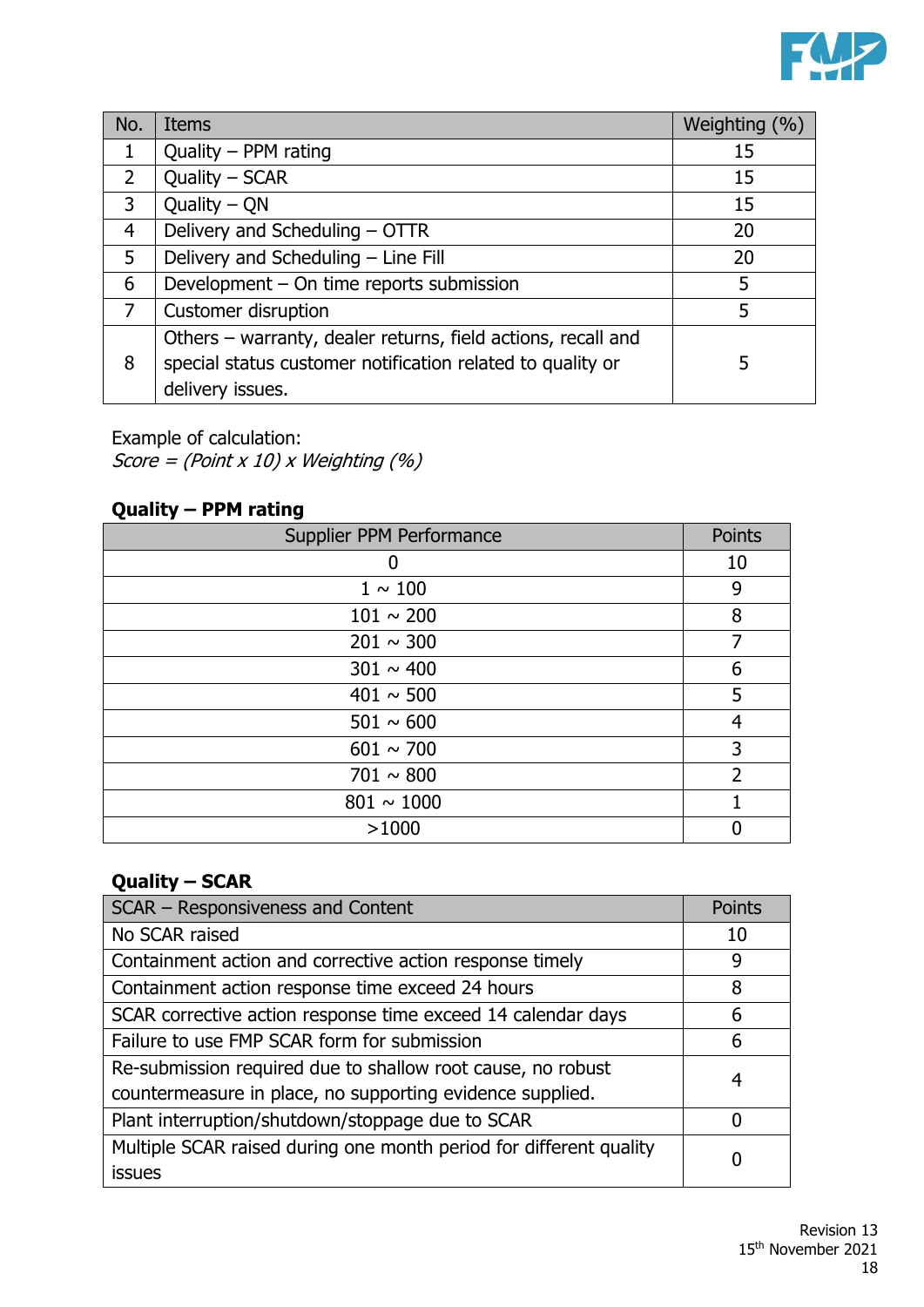

| SCAR delinquent past 90 days                |  |
|---------------------------------------------|--|
| Supplier placed on Level 1 or 2 containment |  |

# **Quality – QN**

| QN - Responsiveness and Content                  | Points |
|--------------------------------------------------|--------|
| No QN raised                                     | 10     |
| Supplier provide formal action report            |        |
| Supplier provide response timely                 | 8      |
| Supplier response on QN exceeds 14 calendar days | b      |
| Supplier did not provide any response            |        |
| Supplier response to QN past 90 days             |        |

# **Delivery and Scheduling – OTTR**

| On Time to Requirements | Points |
|-------------------------|--------|
| 100%                    | 10     |
| $95\% \sim 99\%$        | 9      |
| $80\% \sim 94\%$        | 8      |
| $70\% \sim 79\%$        | 6      |
| $60\% \sim 69\%$        |        |
| $50\% \sim 59\%$        |        |
| < 50%                   |        |
| No delivery required    | 10     |

# **Delivery and Scheduling – Line Fill**

| Line fill performance | Points |
|-----------------------|--------|
| 100%                  | 10     |
| $95\% \sim 99\%$      | 9      |
| $80\% \sim 94\%$      | 8      |
| $70\% \sim 79\%$      | 6      |
| $60\% \sim 69\%$      |        |
| $50\% \sim 59\%$      |        |
| < 50%                 |        |
| No delivery required  |        |

# **Development – On time reports submission**

| Reports submission – e.g. PPAP documents, C of A, C of C,<br>inspection reports, test reports & etc. |    |
|------------------------------------------------------------------------------------------------------|----|
| Submission timely, no re-submissions or deficiencies                                                 | 10 |
| No report submission required                                                                        | 10 |
| Late submission                                                                                      |    |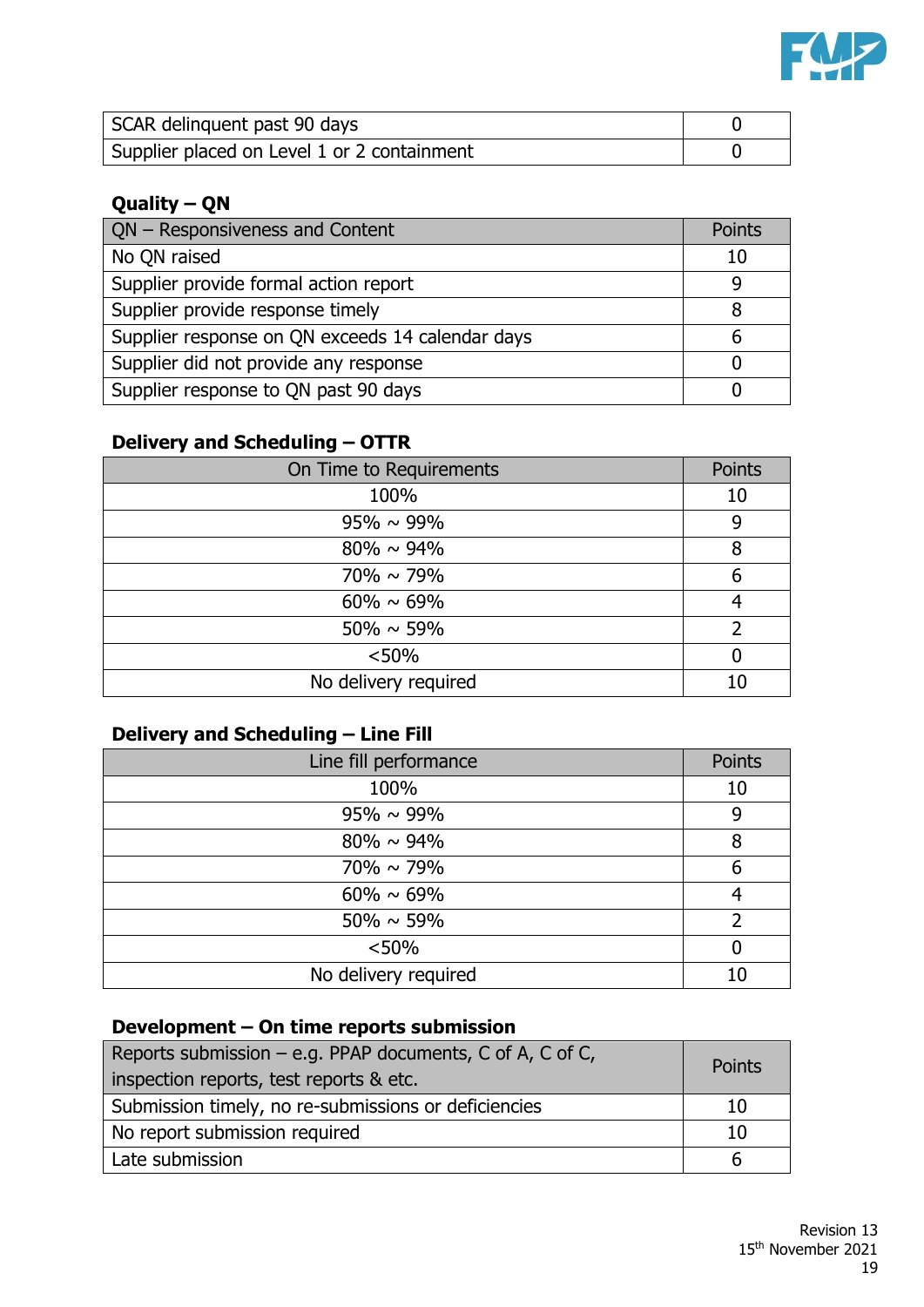

| Re-submission due to minor deficiency (i.e. non special<br>characteristic) |  |
|----------------------------------------------------------------------------|--|
| Re-submission due to major deficiency (i.e. special characteristic)        |  |
| Failure to submit                                                          |  |
| Failure to respond to any second request on the submission of              |  |
| supporting data or meeting attendance                                      |  |

# **Customer disruption**

| Customer disruption at receiving plant, including yard holds and<br>stop ships | Points |
|--------------------------------------------------------------------------------|--------|
| Without customer disruption                                                    | 10     |
| Delay in delivery to FMP's customer due to delay delivery from<br>supplier     |        |
| Delay in delivery to FMP's customer due to quality issue (SCAR)                |        |

#### **Other issues**

| Warranty, dealer returns, field actions, recall and special status<br>customer notification related to quality or delivery issues. | Points |
|------------------------------------------------------------------------------------------------------------------------------------|--------|
| Without issues                                                                                                                     | 10     |
| Warranty cases $1\% \sim 25\%$                                                                                                     | 7      |
| Warranty cases $26\% \sim 50\%$                                                                                                    | 5      |
| Warranty cases $51\% \sim 75\%$                                                                                                    | っ      |
| Warranty cases >75%                                                                                                                | 0      |
| With dealer returns, field actions, recall and special status customer                                                             | n      |
| notification related to quality or delivery issues.                                                                                |        |

In addition to the individual month's score, suppliers shall be given a rating that is average over the previous 6 months performance (rolling 6-month average). Overall supplier classification will be determined from the rolling 6-month average SAPR score as follows:

#### **Rating Classification**

| $90 - 100$ | <b>Preferred Supplier</b>    | No additional development required at this<br>time.                                                          |
|------------|------------------------------|--------------------------------------------------------------------------------------------------------------|
| $70 - 89$  | <b>Approved Supplier</b>     | Documented strategic development plans,<br>with medium to long term timeline<br>improvements to be in place. |
| $50 - 69$  | <b>Probationary Supplier</b> | Documented corrective action plans, with<br>short to medium term timeline improvements<br>to be in place.    |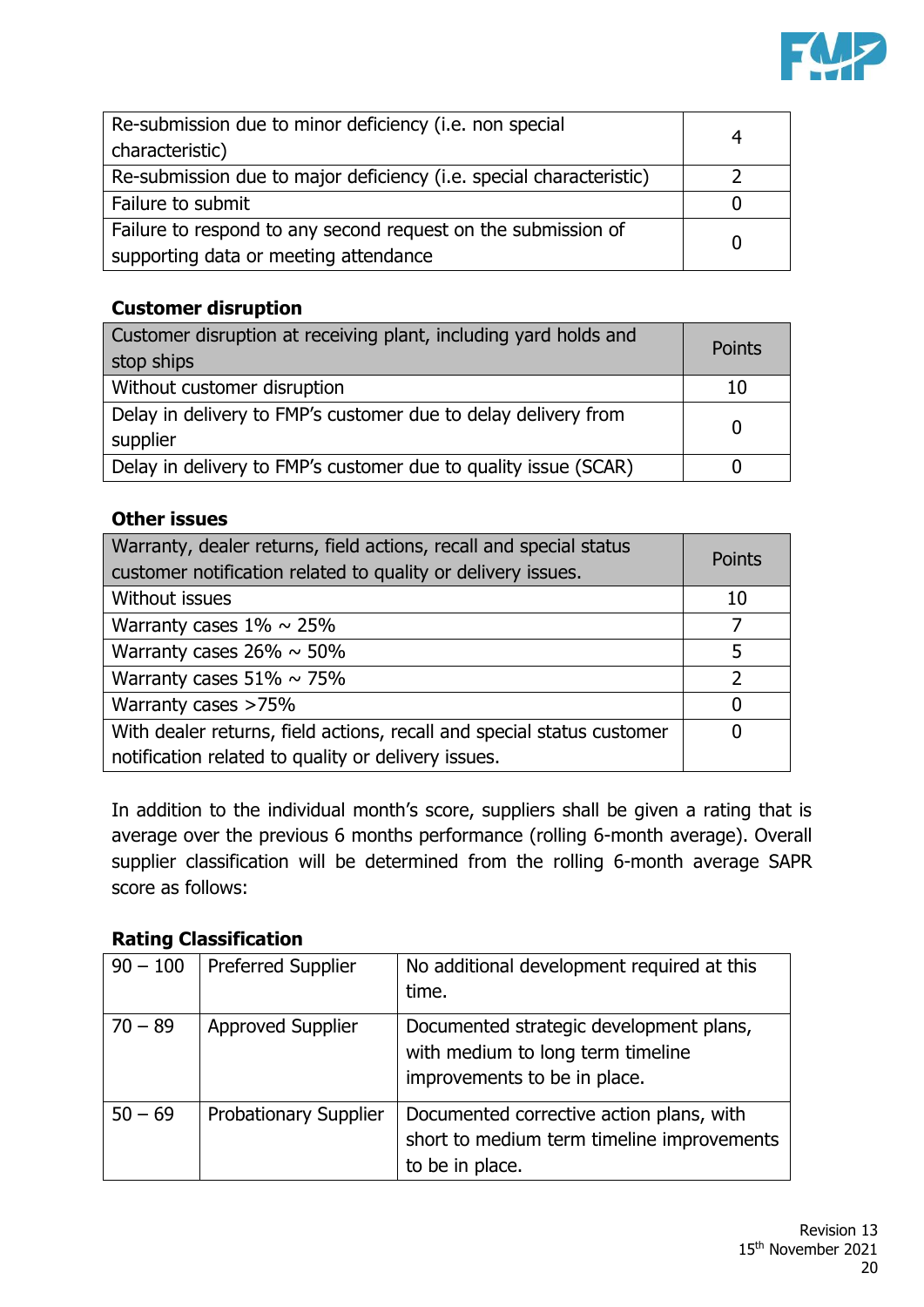

| < 50 | Delinguent Supplier | Documented corrective action plans, with  |
|------|---------------------|-------------------------------------------|
|      |                     | mmediate short-term timeline improvements |
|      |                     | to be in place.                           |

Supplier's on Probationary or Delinquent status shall develop and submit action plans within 2 weeks of notification to FMP, along with a timing chart on an agreed frequency. Supplier shall update and inform FMP the status of action plans at least once a week, until all actions are completed.

If the performance of any supplier impacts FMP, or FMP's customer, in a manner that is deemed severe, but is not reflected on the above numerical scale, FMP reserves the right to immediately place the supplier on New Business Hold. If the supplier does not demonstrate adequate improvement actions, FMP may initiate supplier delisting and alternative sourcing plans for any Delinquent suppliers.

It is the supplier's responsibility to communicate the importance of these metrics within their organization. It is also the supplier's responsibility to develop an improvement plan and implement the required improvements.

# **2.28 Incoming Quality Process**

FMP will conduct incoming inspection and testing according to documented procedure and standard. Suppliers may need to submit inspection and testing records for further verification when necessary.

# **2.29 Traceability**

Lot control and traceability are essential requirements to be adhered to by suppliers. The size of the lot reflects the amount of risk should a problem with product occur and, therefore, must be managed accordingly. Traceability ensures quick and effective retrieval of information for containing suspect material and for problem solving.

Suppliers must have an effective system in place for ensuring incoming materials and components from their sub-suppliers are also controlled properly and traceability of lot information is quickly retrievable.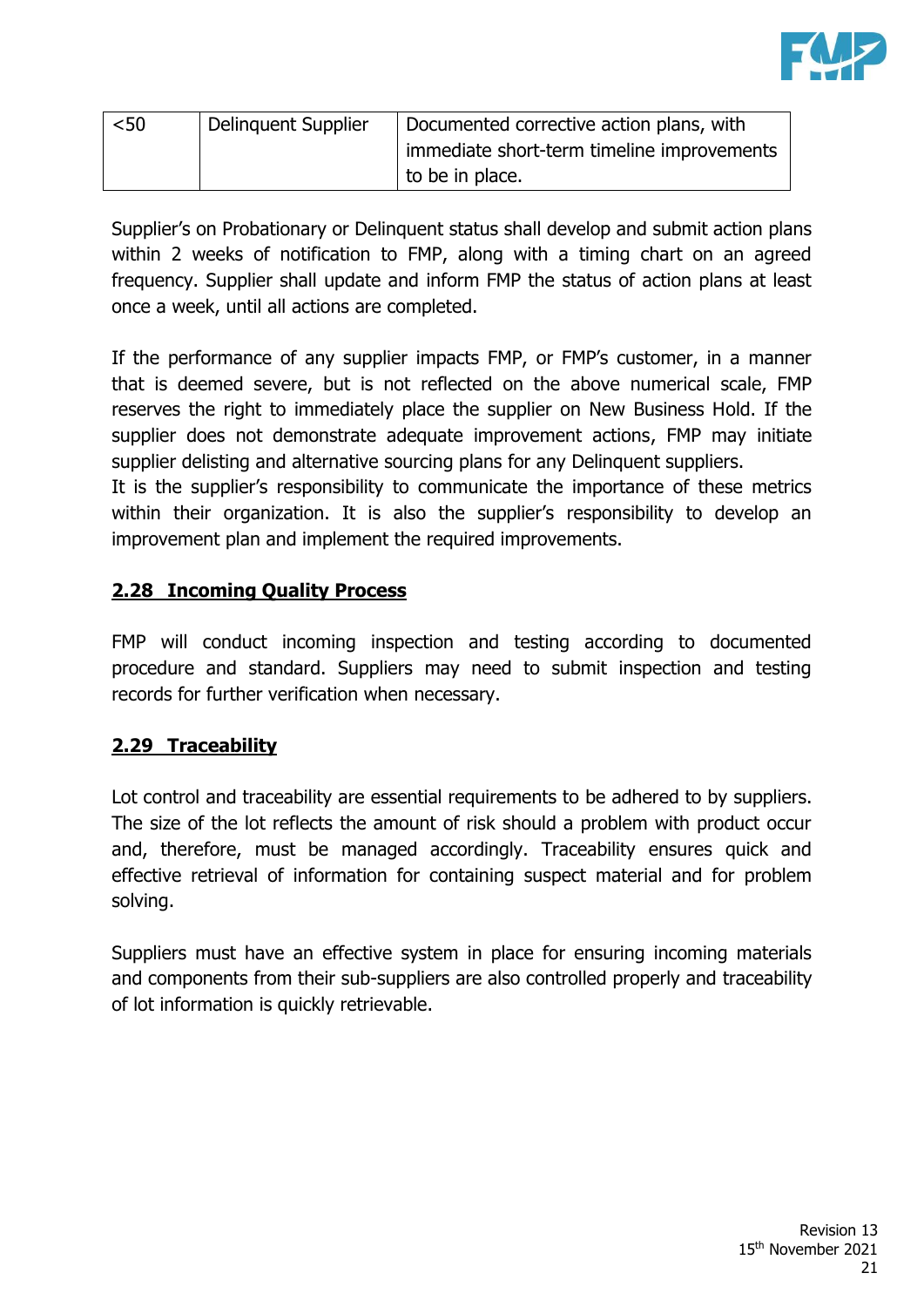

# **2.30 Containment Requirements**

| <b>Level 1 containment</b>                                                         |                                                                                                                                                                                                                                                                                                                                                                                                                                                                                                                                                                                                                                                                                                                                                                                                           |  |
|------------------------------------------------------------------------------------|-----------------------------------------------------------------------------------------------------------------------------------------------------------------------------------------------------------------------------------------------------------------------------------------------------------------------------------------------------------------------------------------------------------------------------------------------------------------------------------------------------------------------------------------------------------------------------------------------------------------------------------------------------------------------------------------------------------------------------------------------------------------------------------------------------------|--|
| Supplier shall implement Level<br>1 containment when one of<br>the items occurred  | Plant interruption/shutdown/stoppage or delivery<br>$\bullet$<br>interruption/stoppage due to non-conforming product<br>2 consecutives similar nonconformance within 3<br>$\bullet$<br>months<br>SCAR delinquent past 3 months<br>$\bullet$                                                                                                                                                                                                                                                                                                                                                                                                                                                                                                                                                               |  |
| Supplier shall perform all<br>actions when place in level 1<br>containment         | Containment of all parts within the supply chain,<br>$\bullet$<br>within 24 hours<br>Communicate result to FMP within 24 hours<br>$\bullet$<br>On-site support to FMP or FMP's customer, if<br>$\bullet$<br>necessary<br>3rd party inspection service, if necessary<br>$\bullet$<br>Implement corrective and preventive actions within 10<br>$\bullet$<br>business days                                                                                                                                                                                                                                                                                                                                                                                                                                   |  |
| Supplier may exit from level 1<br>containment                                      | Until permanent corrective action has been<br>$\bullet$<br>implemented and its effectiveness validated within 3<br>months (or agreed period base on standard lead time)<br>Full problem-solving report, with supporting evidence,<br>$\bullet$<br>has submitted to FMP and closure has been agreed.                                                                                                                                                                                                                                                                                                                                                                                                                                                                                                       |  |
| <b>Level 2 containment</b>                                                         |                                                                                                                                                                                                                                                                                                                                                                                                                                                                                                                                                                                                                                                                                                                                                                                                           |  |
| Supplier may be placed on<br>Level 2 containment when one<br>of the items occurred | Further supply of non-conforming product following<br>٠<br>implementation of Level 1 containment actions.<br>Failure to effectively complete and implement<br>$\bullet$<br>corrective actions resulting in repeated product issue<br>detected either at FMP or our customer after break<br>pointing action is complete.<br>Any safety related product issue detected either at<br>FMP, at our customer or as advised by our supplier.<br>Supplier responsiveness to Level 1 Containment is<br>$\bullet$<br>poor, in terms of content, robustness and/or<br>timeliness.<br>No significant improvement has been made over a<br>$\bullet$<br>period of 3 months at Level 1 (or agreed period based<br>on standard lead time)<br>Additional issues occur which are detected either at<br>FMP or our customer. |  |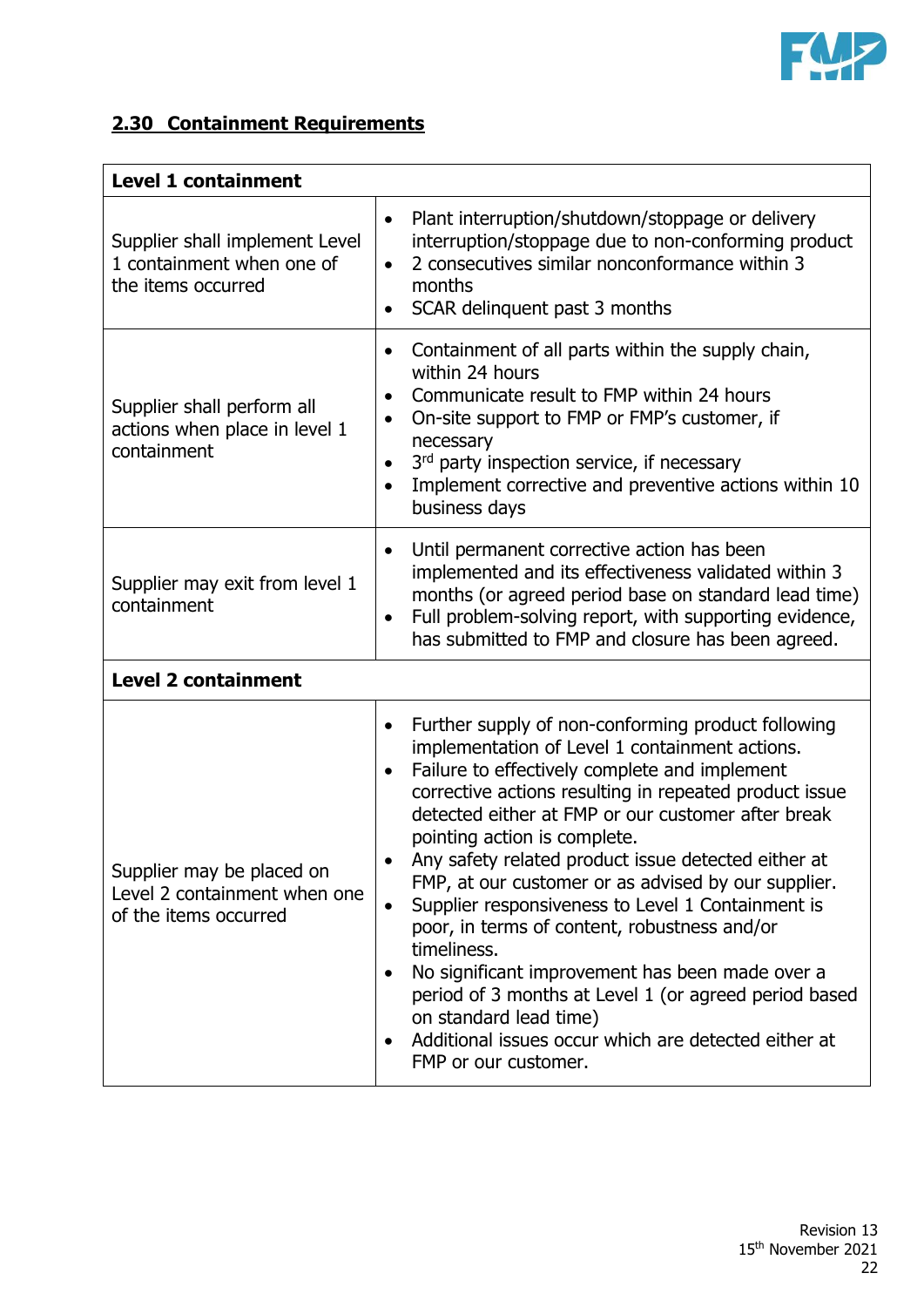

| Supplier shall perform all<br>actions when place in level 2<br>containment | Containment of all parts within the supply chain,<br>within 24 hours<br>Communicate result to FMP within 24 hours<br>On-site support to FMP or FMP's customer within 24<br>hours<br>Inspection by FMP approved 3rd party within 5<br>business days                                                                                                                             |
|----------------------------------------------------------------------------|--------------------------------------------------------------------------------------------------------------------------------------------------------------------------------------------------------------------------------------------------------------------------------------------------------------------------------------------------------------------------------|
| Supplier may exit from level 2<br>containment                              | Until permanent corrective action has been<br>implemented and its effectiveness validated within 3<br>months (or agreed period base on standard lead<br>time).<br>Full problem-solving report, with supporting evidence,<br>has submitted to FMP and closure has been agreed.<br>No repeating issue within 3 months after permanent<br>corrective action has been implemented. |

Suppliers are required to accept all costs and charges incurred by FMP associated with the containment activity such as shipping, handling, processing, reworking, inspecting and replacing defective material including the costs of value-added operations prior to the discovery of the nonconformance, as well as 3rd party inspection cost.

# **2.31 Product and Process Deviations and Concessions**

It is FMP's policy to reject material that does not meet requirements of the drawings and/or specifications. In the event a deviation or concession is required, it must be submitted to the organization before the parts have been shipped from the supplier.

The deviation or concession must be in writing, indicating the specific nonconformances and defining the deviations of design requirements (quantity, date, reason and signature) whilst a corrective action plan for the discrepancy also must be included. The request change must be approved by both Product Engineering and QA otherwise the discrepant material will be counted against the supplier's quality performance. Deviation shall be approved only for a specific time period or quantity of parts. No permanent deviations are permitted.

# **2.32 Charges for Supplier Responsible Non-Conformances, Warranty and Cost Recovery – Cost of Poor Quality (COPQ)**

Suppliers are selected based on their ability to provide cost effective, superior defect free products, expert knowledge of their product and manufacturing processes; and provide responsive and proactive support. With these expectations, suppliers held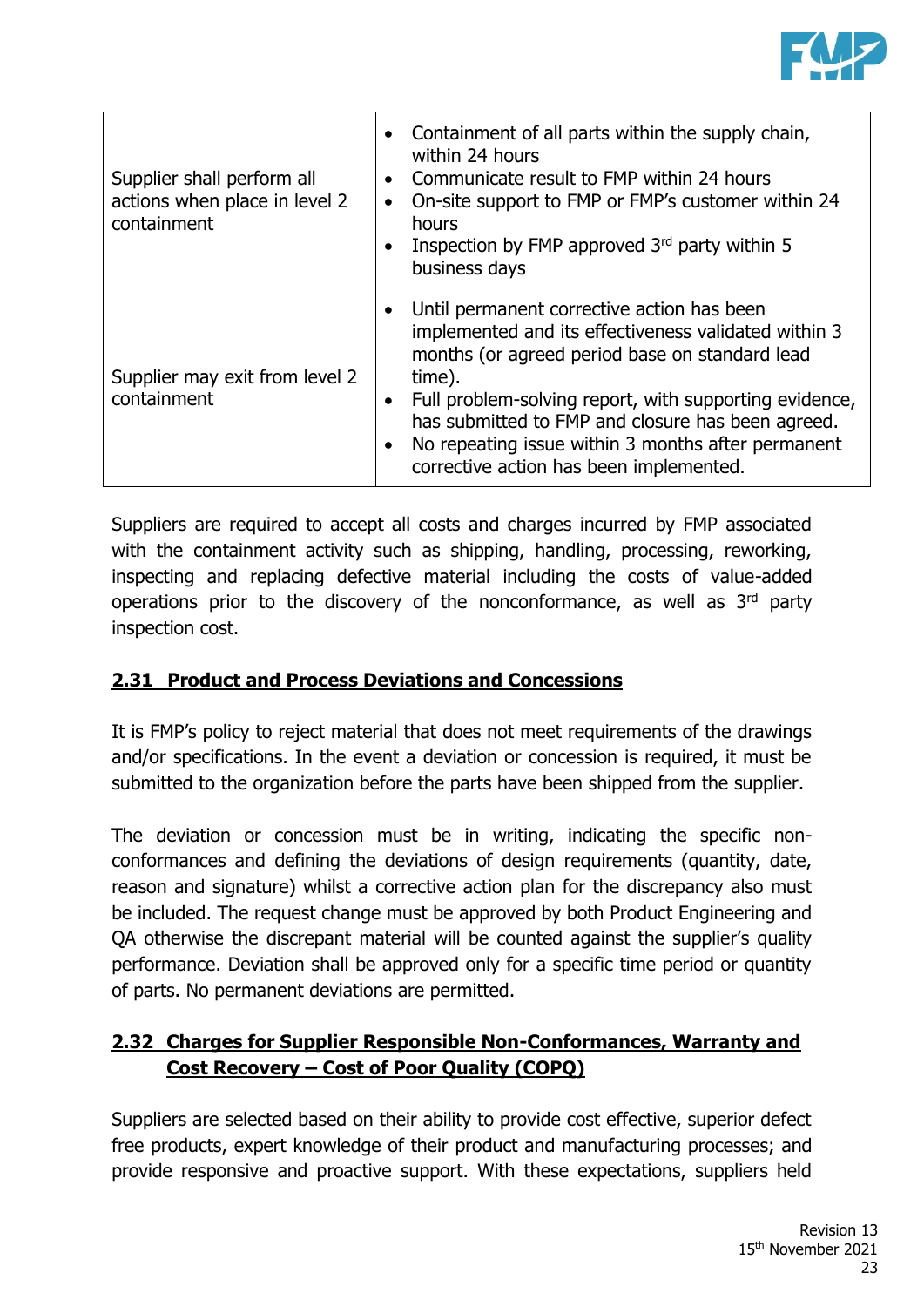

accountable and responsible for all costs associated with FMP or FMP's customer receiving defective product.

- Recovery costs due to a automotive vehicle "recall"
- PPAP submission rejection, delays or shipments of unapproved product
- C of C and/or C of A submission delay or rejection
- 3<sup>rd</sup> party sorting or reworking costs
- Labour for sorting or reworking finished goods
- Labour for sorting or reworking of finished goods installed in the end-customer product
- Scraping or reworking of "finished goods" due to defective supplier product
- Shipping fees related to return of defect product
- Fees and taxes related to scrapping of material outside FMP's locations
- Warehousing/storage fees accumulated through to disposition of suspect product
- Rework or repair materials, tooling, gauges, testing equipment or  $3<sup>rd</sup>$  party testing
- Excess and additional freight charges and air shipments
- Delivery Performance Failures (in addition to any specific costs incurred by the organization associated with the failure)
- Administrative, corporate and management support fees
- Nonconformance Report (e.g. SCAR Supplier Concern Action Report) or Nonconforming Service
- Nonconforming Production Deviation Requests
- Follow up actions and assessments, as appropriate
- Any other fees associated with defective condition

All costs are calculated based on FMP's locations currency, (Australian currency, Thailand currency and Malaysian currency), using standard man-hour labour rates established by FMP. Appropriate debits are issued to the supplier through the Finance Department in cooperation with Purchasing. If a supplier believes that they have been unfairly charged for administrative fees, they shall contact their Purchasing representative to initiate a dispute resolution process.

COPQ charges includes but not limited to,

- Labour cost for involved processes, such as Production, QA, Product Engineering, Supply Chain, Store and Warehouse.
- Material cost
- Freight cost
- Admin cost

NOTE 1: Dispute resolution regarding actual non-conformances should be handled through the plant Quality representative.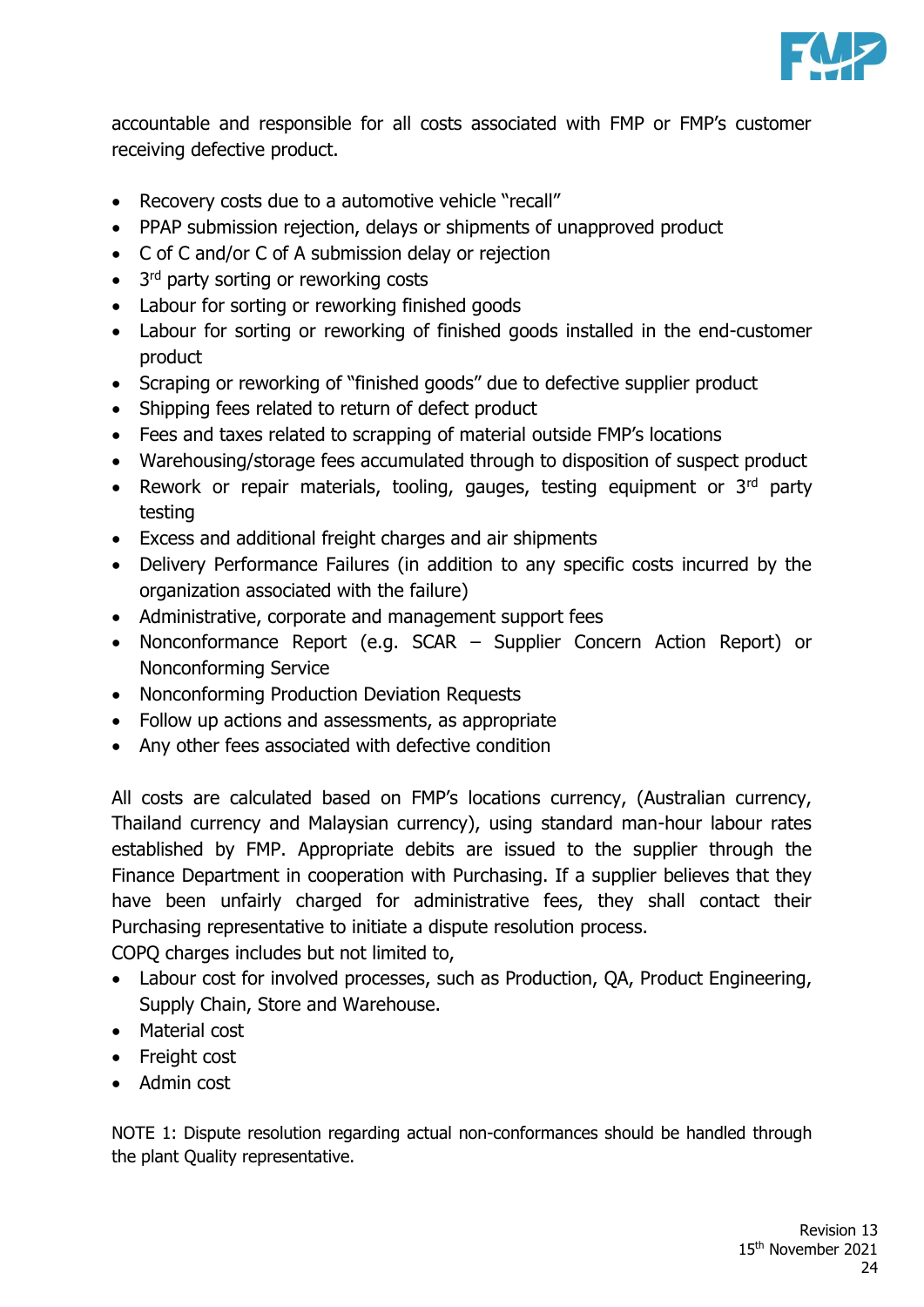

NOTE 2: The supplier must promptly notify FMP, if it has provided information to a government, concerning recall of products that are Identical or Substantially Similar, regardless of whether such recall was voluntary, or government mandated.

# **2.33 PIC Requirements**

# 2.33.1 Advance Notification of Potential Safety Nonconformities

The supplier must notify FMP as soon as reasonably practicable, after discovering any nonconformity relating to the performance of the product, in a way that contributes to unreasonable risk of death, injury or property damage, because of the product's design, construction or performance. This communication must be in the form of a written notice. FMP and the supplier will co-operate fully using FMP Corrective and Preventive Action process (OP 1401) to identify the cause of the nonconformity and develop a plan for the prompt resolution of the nonconformity (Product Integrity work instruction – SOP N00 09).

#### 2.33.2 Regulatory Compliance

The supplier must be knowledgeable in all applicable government statutes, regulations and standards relating to motor vehicle safety within the territories of use. Example:

- The Australian Motor Vehicle Standards Act 1989,
- The Australian Motor Vehicle Standards Regulations 1989,
- MS1164:2015 Road vehicles Replacement brake lining assemblies and drum brake linings for power-driven vehicles and their trailers (second revision)

#### 2.33.3 Regulatory Notice

The supplier must provide FMP copies of any data, materials or information provided to a government entity relating to the products supplied to FMP, including any test, manufacturing, field performance or warranty data. The supplier must provide the information within 10 business days from the date of submission to the government entity.

# **2.34 Record Retention**

Records may be in the form of any type of media, such as hard copy or electronic media. PPAP, tooling records, product and process design records, traceability records, quality performance records, performance evaluations records, purchase orders or contracts, shall be retained for the length of time that the product is active for production and service requirements, plus one calendar year.

# **2.35 Breakpoint Shipment Notice**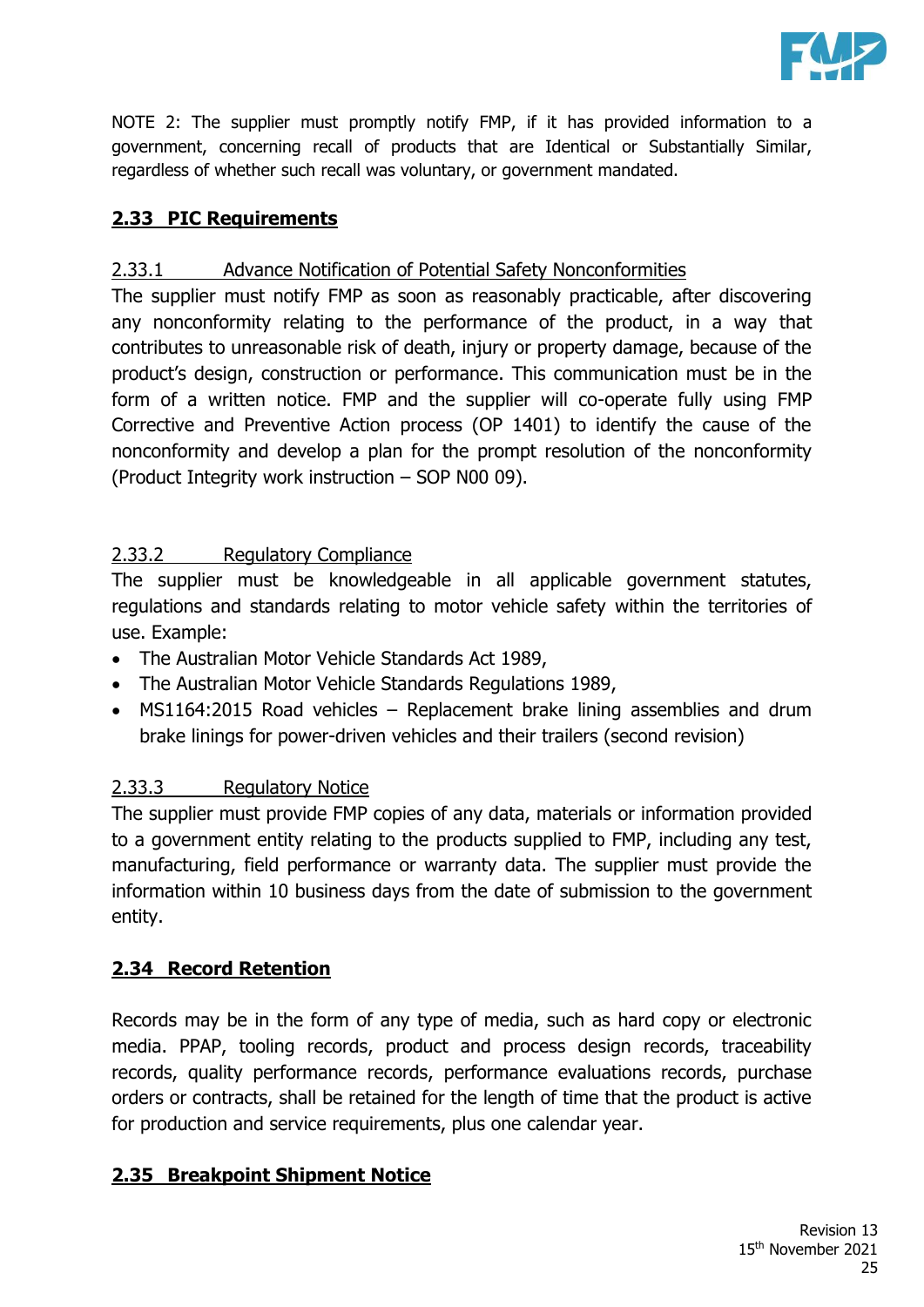

The FMP Breakpoint Notice (QC34) shall be used to notify/request authorization from FMP for breakpoint 24 hours (minimum) prior to release of shipments (this includes Engineering Product and PPAP samples).

Prior to shipment, supplier shall request authorization via email from FMP Quality contact and Supply Chain contact to release shipment using the QC34 – FMP Breakpoint Notice for  $1<sup>st</sup>$  shipment after PPAP approval of change product, containment shipments, corrective actions and concession.

Shipments under breakpoint notice shall be clearly identified. Labels detial must include supplier name, FMP part number, part description, drawing issue number, batch/lot/date code number, reason for breakpoint (full description in simple clear English), where applicable, reference the deviation/concession or SCAR number.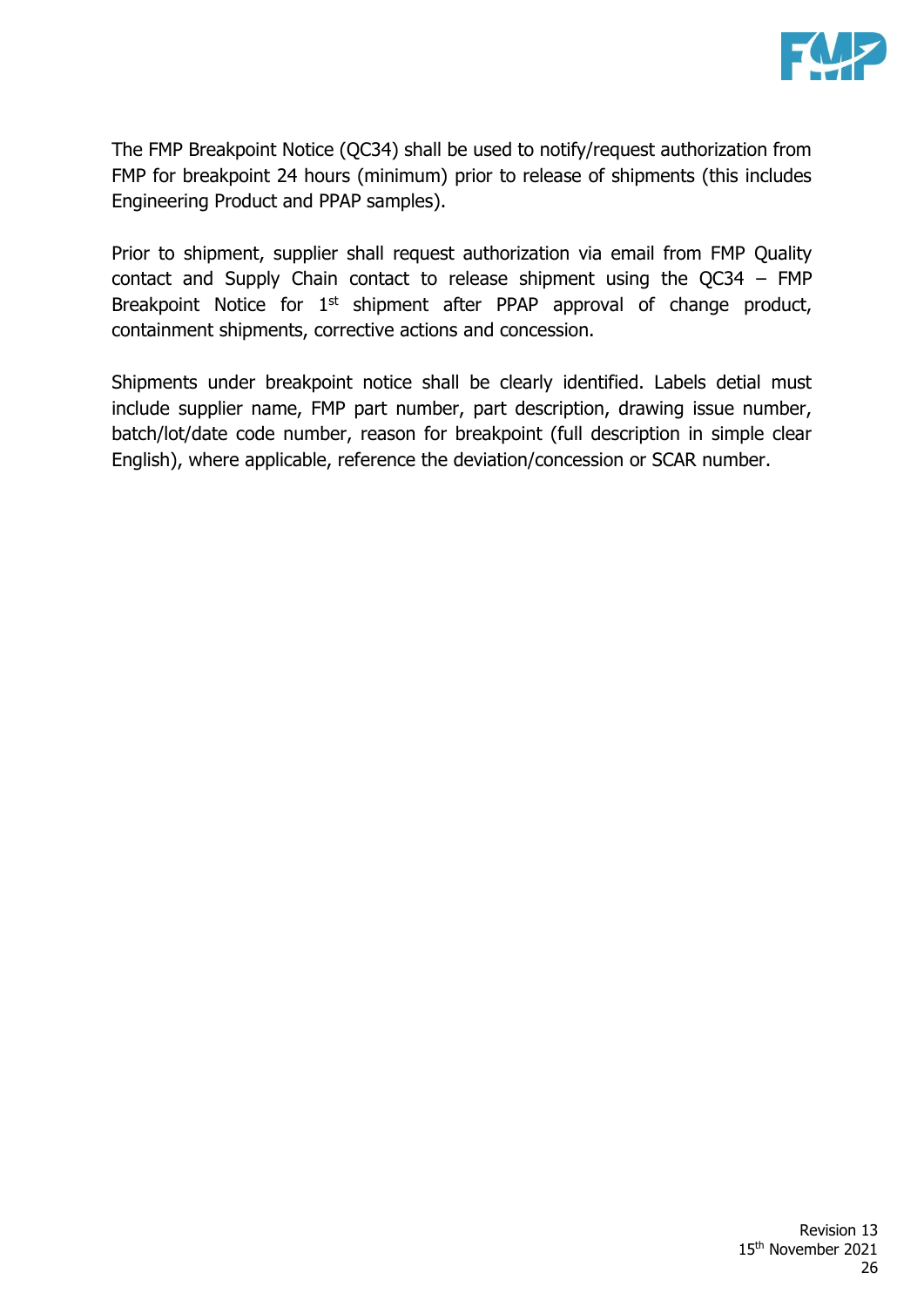

# **3.0 Organizational Supporting Documentation**

# 3.1 Supporting Industry Documents

The following publications are available from the Automotive Industry Action Group (AIAG). These documents may contain information that is mandatory for suppliers to FMP:

- Production Part Approval Process (PPAP)
- Potential Failure Modes and Effects Analysis (FMEA)
- Measurement Systems Analysis (MSA)
- Fundamental Statistical Process Control (SPC)
- CQI-19 Sub-Tier Supplier Management Process Guidelines
- CQIA-19 Sub-Tier Supplier Management Process, Readiness Checklist
- CQI-9 Special Process: Heat Treat System Assessment
- CQI-11 Special Process: Plating System Assessment
- CQI-12 Special Process: Coating System Assessment

# 3.2 References

IATF 16949:2016 and ISO9001:2015

- IMDS: [http://www.mdsystem.com](http://www.mdsystem.com/)
- QC29 FMP PPAP Check List Raw Material
- QC31 FMP PPAP Submission Checklist
- QC34 FMP Breakpoint Notice
- QC35 FMP Breakpoint Label
- QC38 FMP Warrant
- QC146 FMP Supplier Inspection Report Disc Pads
- QC148 FMP Supplier Inspection Report Brake Shoe
- QC149 FMP Supplier Inspection Report Brake Discs
- QC180 SCAR Worksheet
- Part Inspection Report
- PS010 FMP Shim Packaging Standard
- PS011 FMP Backing Plate Packaging Standard
- OP 1401 Corrective and Preventive Action Procedure
- SOP N00 09 Product Integrity Work Instruction
- SOP G02 07 Supplier Approval & Assessment

Problem Investigation Report (PIR)

The Australian Motor Vehicle Standards Act 1989

Australian Motor Vehicle Standards Regulations 1989

B8K4-20 Drawing Standard for Traded Product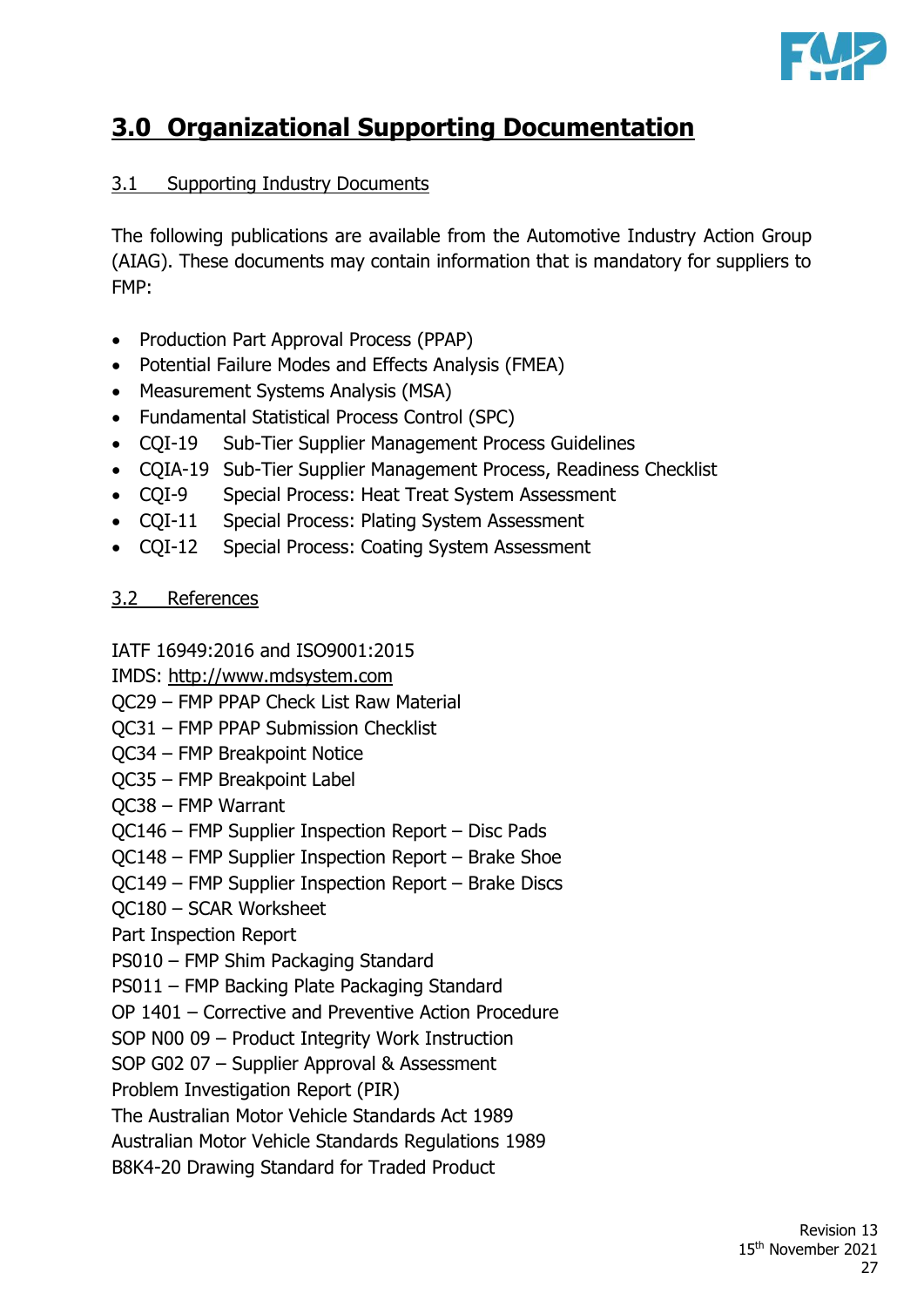

# **4.0 Organization Acronyms**

| <b>AOP</b>  | <b>Annual Operating Plan</b>               |
|-------------|--------------------------------------------|
| <b>BAU</b>  | <b>Business as Usual</b>                   |
| <b>BP</b>   | <b>Backing Plate</b>                       |
| <b>BUM</b>  | <b>Business Unit Manager</b>               |
| <b>CIS</b>  | <b>Continuous Improvement Summary</b>      |
| CV          | <b>Commercial Vehicles</b>                 |
| <b>ERT</b>  | <b>Emergency Response Team</b>             |
| <b>FMEA</b> | Failure Mode & Effects Analysis            |
| <b>FMP</b>  | <b>Friction Material Pacific</b>           |
| <b>FMPA</b> | <b>Friction Material Pacific Australia</b> |
| <b>FMPM</b> | Friction Material Pacific Malaysia         |
| <b>FMPT</b> | <b>Friction Material Pacific Thailand</b>  |
| <b>HSE</b>  | Health Safety & Environment                |
| IAM         | Independent Aftermarket                    |
| <b>KPI</b>  | Key Performance Indicator                  |
| <b>NAO</b>  | Non-Asbestos Organic                       |
| <b>NCR</b>  | Non-Conformance Report                     |
| <b>NPI</b>  | <b>New Product Introduction</b>            |
| <b>OE</b>   | Original Equipment                         |
| <b>OP</b>   | Operating Procedure (Quality System Level) |
| <b>PAC</b>  | <b>Product Action Committee (Sales)</b>    |
| <b>PAD</b>  | <b>Product Action Document</b>             |
| <b>PAW</b>  | Project Approval Worksheet                 |
| <b>PIC</b>  | <b>Product Integrity Committee</b>         |
| <b>PIR</b>  | Problem Investigation Report               |
| <b>PPAP</b> | <b>Production Parts Approval Process</b>   |
| <b>PPM</b>  | Parts Per Million                          |
| PVL (WETS)  | Passenger Vehicle Linings                  |
| QA          | <b>Quality Assurance</b>                   |
| QAP         | <b>Quality Assurance Procedure</b>         |
| <b>SAPR</b> | Supplier Assessment Performance Rating     |
| <b>SCAR</b> | <b>Supplier Corrective Action Report</b>   |
| <b>SOP</b>  | <b>Standard Operation Procedure</b>        |
| <b>TPM</b>  | <b>Total Productive Maintenance</b>        |
| <b>TQM</b>  | <b>Total Quality Management</b>            |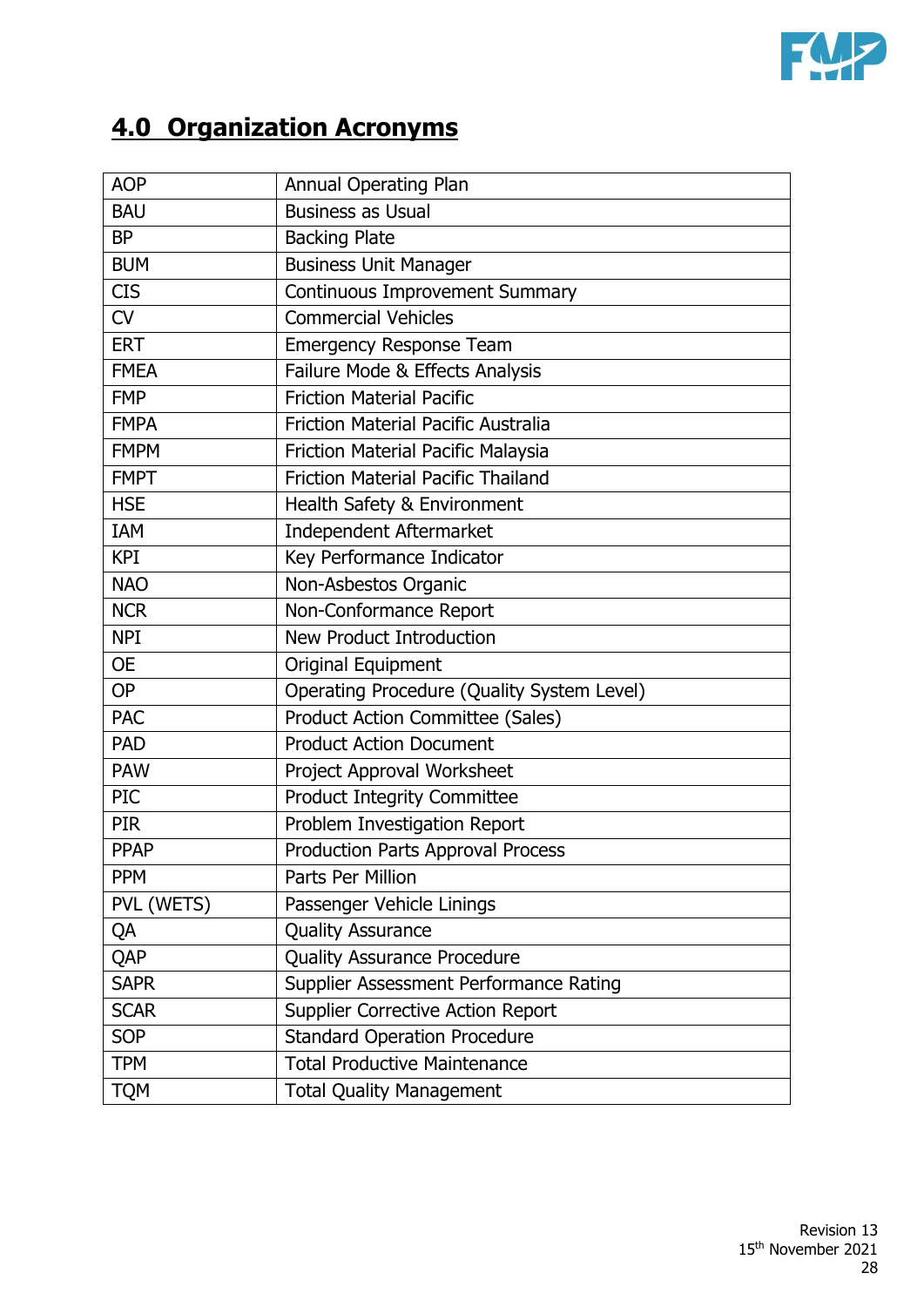

# **5.0 Revision History**

| Revision<br>Level | Effective<br>Date | <b>Revision Detail</b>                                                                                                                                                                                                                                                                                                                                                                                                                                                                                                                                                               | Revised By                                                                                                                          |
|-------------------|-------------------|--------------------------------------------------------------------------------------------------------------------------------------------------------------------------------------------------------------------------------------------------------------------------------------------------------------------------------------------------------------------------------------------------------------------------------------------------------------------------------------------------------------------------------------------------------------------------------------|-------------------------------------------------------------------------------------------------------------------------------------|
| 0                 | 03/12/2009        | Originated TS Supplier Manual Released                                                                                                                                                                                                                                                                                                                                                                                                                                                                                                                                               | Shayne Burns -<br><b>Quality Engineer</b>                                                                                           |
| $\mathbf{1}$      | 21/04/2010        | Front page image change                                                                                                                                                                                                                                                                                                                                                                                                                                                                                                                                                              | Ian Bott - Managing<br>Services Manager<br>Shayne Burns -<br><b>Quality Engineer</b>                                                |
| $\overline{2}$    | 29/07/2010        | Revised Scope section 1.1 regarding affecting<br>performance characteristics of manufactured<br>product                                                                                                                                                                                                                                                                                                                                                                                                                                                                              | Andrea Currie -<br><b>Quality Manager</b><br>Ian Lynch - Supply<br><b>Base Manager</b><br>Shayne Burns -<br><b>Quality Engineer</b> |
| 3                 | 12/10/2010        | Included reference to QC070 in section 2.31<br>$\bullet$<br>Replaced QAP1301 reference with OP1401 in<br>section 2.33.1 and 3.2<br>Replaced TS16949 and ISO9001:2000 with<br>$\bullet$<br>updated certifications TS16949:2009 and<br>ISO9001:2008 in sections 2.2 and 3.2<br>Included acronyms SCAR and OP in section<br>$\bullet$<br>4.0<br>Removed reference to FMP's Quality Records<br>$\bullet$<br>Matrix and OP501 in section 2.35 and 3.2<br>Include Akebono customer retention<br>requirements for documentation and updated<br>Bosch's retention time frame in section 2.35 | Doug Williams -<br>Quality System &<br>Project Facilitator<br>Shayne Burns -<br><b>Quality Engineer</b>                             |
| $\overline{4}$    | 21/02/2011        | Section 2.13 PPAP reference PPAP and<br><b>Warrant checklists</b><br>Revise in section 2.27 Supplier Performance<br>$\bullet$<br>Ratings to include Supplier Assessment<br>Performance Rating (SAPR) criteria<br>Added organizational acronyms FMPA, FMPM,<br>$\bullet$<br>FMPT, PDN, RIP and SAPR<br>Removed organizational acronym BxT<br>Section 2.36 in place for Breakpoint procedure                                                                                                                                                                                           | Shayne Burns -<br><b>Quality Engineer</b>                                                                                           |
| 5                 | 05/12/2011        | Product Integrity document WKI N04 has been<br>updated to SOP N00 09 - Product Integrity Work<br>Instruction                                                                                                                                                                                                                                                                                                                                                                                                                                                                         | Shayne Burns -<br><b>Quality Engineer</b>                                                                                           |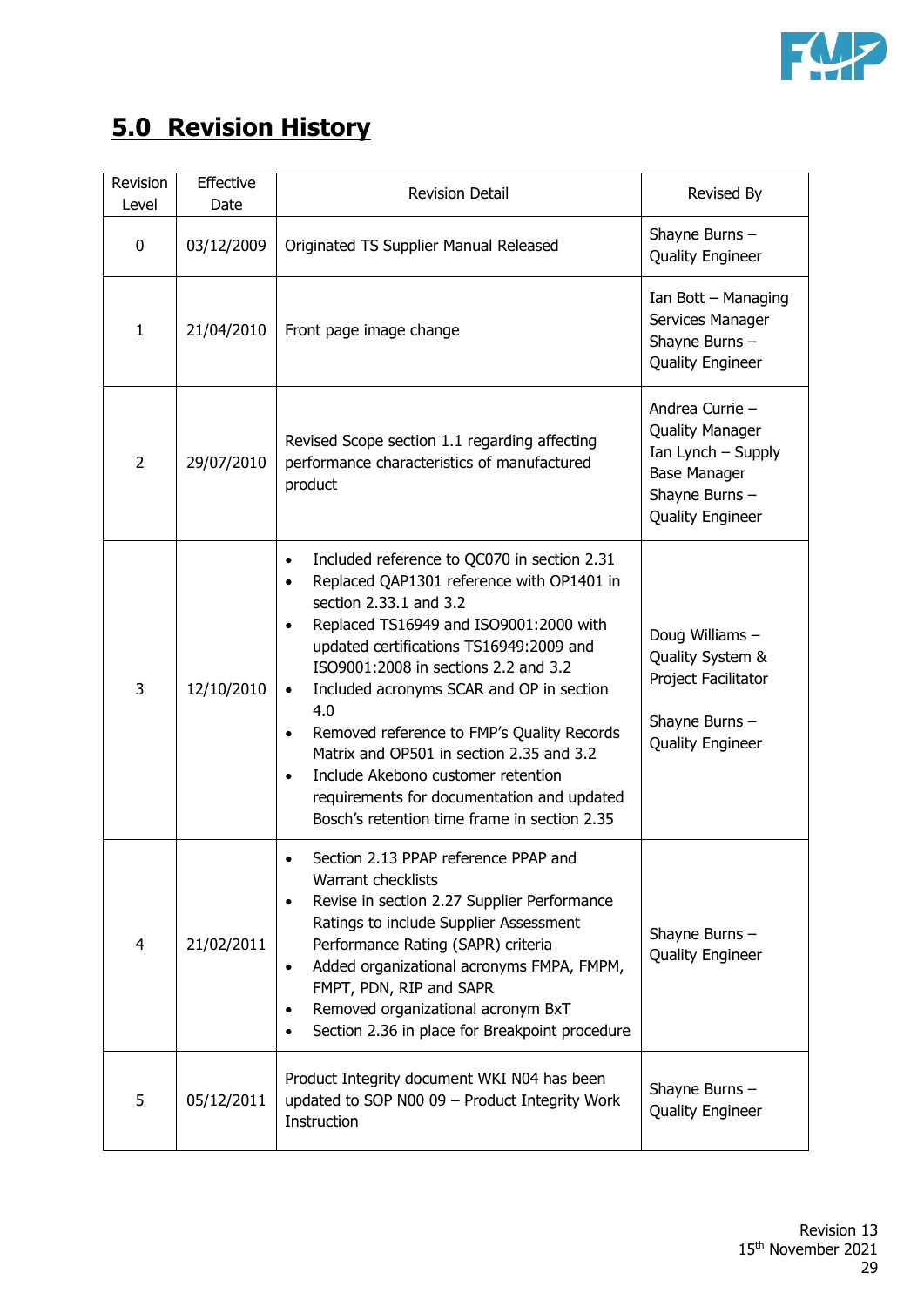

| 6              | 02/12/2013 | Updated IMDS requirements (2.18)                                                                                                                                                                                                                                                                                                                                                                                                                                                                                                                                                                                                                                                                                                                                                                                                                                                                                                                                                                                                                                                                                                                                                                                                                                                                                                                                                                                                                                                                                                              | Doug Williams -<br>Quality System &<br>Project Facilitator                                                                                                                                       |
|----------------|------------|-----------------------------------------------------------------------------------------------------------------------------------------------------------------------------------------------------------------------------------------------------------------------------------------------------------------------------------------------------------------------------------------------------------------------------------------------------------------------------------------------------------------------------------------------------------------------------------------------------------------------------------------------------------------------------------------------------------------------------------------------------------------------------------------------------------------------------------------------------------------------------------------------------------------------------------------------------------------------------------------------------------------------------------------------------------------------------------------------------------------------------------------------------------------------------------------------------------------------------------------------------------------------------------------------------------------------------------------------------------------------------------------------------------------------------------------------------------------------------------------------------------------------------------------------|--------------------------------------------------------------------------------------------------------------------------------------------------------------------------------------------------|
| $\overline{7}$ | 17/11/2015 | QC70 (Deviation / Concession Form) removed<br>from section 2.31                                                                                                                                                                                                                                                                                                                                                                                                                                                                                                                                                                                                                                                                                                                                                                                                                                                                                                                                                                                                                                                                                                                                                                                                                                                                                                                                                                                                                                                                               | Doug Williams -<br>Quality System &<br>Project Facilitator                                                                                                                                       |
| 8              | 13/09/2016 | Revised section 2.27 Supplier Performance Rating<br>Separate evaluation criteria and frequency<br>$\bullet$<br>Revised score weighting and criteria<br>$\bullet$                                                                                                                                                                                                                                                                                                                                                                                                                                                                                                                                                                                                                                                                                                                                                                                                                                                                                                                                                                                                                                                                                                                                                                                                                                                                                                                                                                              | Yong Suet Lie -<br><b>Supplier Quality</b><br>Engineer                                                                                                                                           |
| 9              | 01/02/2018 | Front page image changed<br>$\bullet$<br>Rewritten section 1.1 Scope by adding traded<br>$\bullet$<br>product<br>Removed APQP section<br>$\bullet$<br>Rewritten section 2.4 Pre-award with new<br>$\bullet$<br>practice<br>Revised section 2.6 Special Characteristic with<br>$\bullet$<br>remain Significant Item Characteristic only as<br>special characteristic<br>Simplified section 2.7 Process Capability and<br>Control<br>Renamed section 2.8 Sub-contractor Control<br>$\bullet$<br>to Control of Externally Provided Processes,<br><b>Products and Services</b><br>Combined Returnable Packaging section into<br>$\bullet$<br>section 2.19 Product Identification and<br>Packaging<br>Removed Early Production and Pilot Part<br>$\bullet$<br>Requirements section<br>Removed Manufacturing Process Review<br>$\bullet$<br>section<br>Rewritten section 2.10 PPAP with new<br>$\bullet$<br>requirements<br>Removed Run @ Rate section<br>$\bullet$<br>Combined Annual Re-qualification section on<br>$\bullet$<br>PPAP into new section 2.10 PPAP<br>Revised section 2.27 Supplier Performance<br>$\bullet$<br>Ratings with new evaluation elements, criteria<br>and points. Removed yearly evaluation.<br>Rewritten section 2.28 Incoming Quality<br>$\bullet$<br>Process with new practice<br>Revised section 2.30 Containment<br>$\bullet$<br>Requirements with new practice. Removed<br><b>Containment for New Production Parts</b><br>section.<br>Revised section 2.35 Record Retention with<br>$\bullet$<br>new requirements | Andrea Currie -<br><b>Quality Manager</b><br>Yong Suet Lie -<br><b>Supplier Quality</b><br>Engineer<br>Quality Team,<br>Supplier Chain Team,<br><b>Product Engineering</b><br>Team and HSE Team. |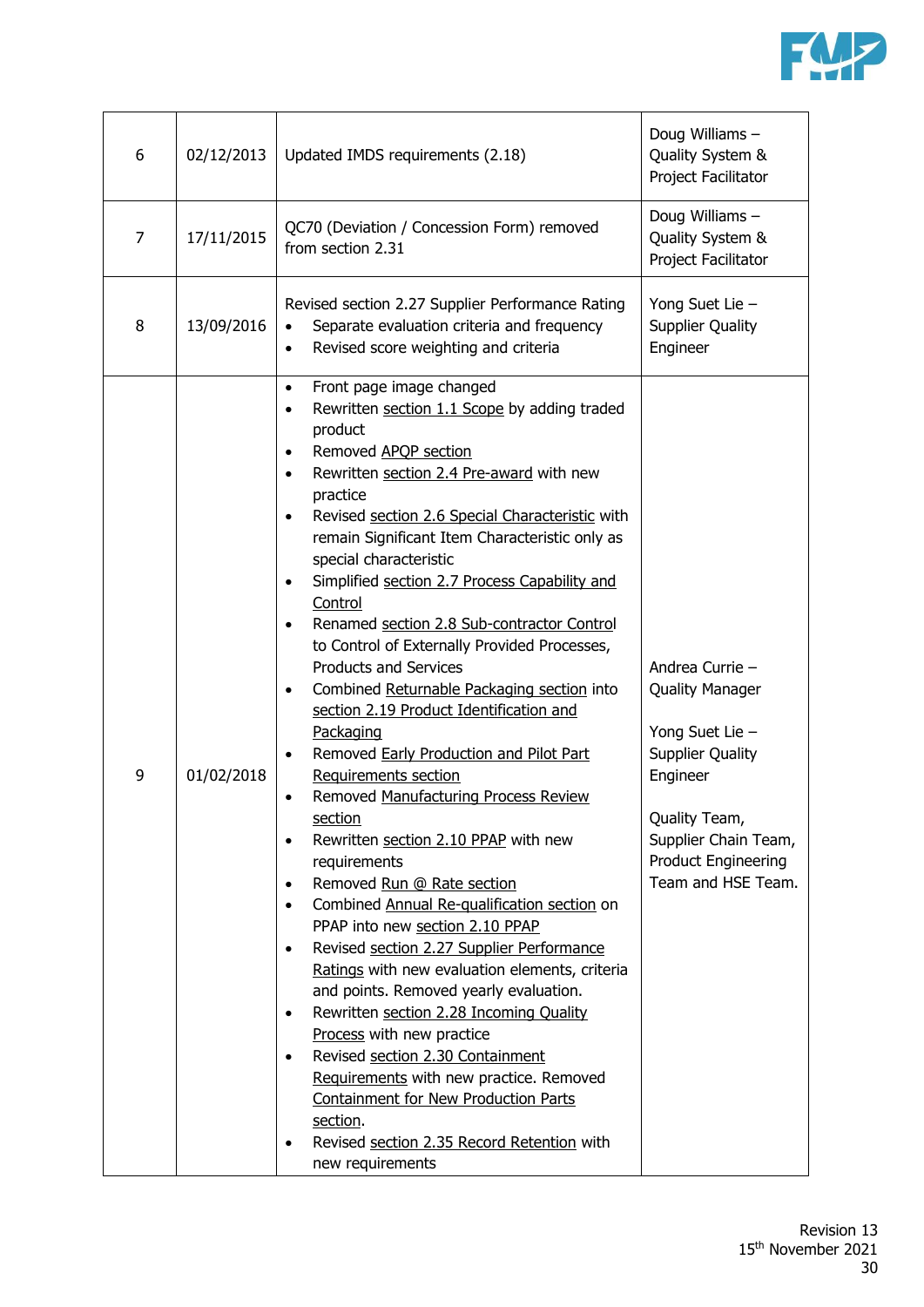

|    |            | Added new section 2.14 Certificates of<br>$\bullet$<br>Analysis (C of A), section 2.16 GHS<br>Requirements, section 2.17 ECE R90<br>Requirements, section 2.20 Shipping<br>Documentation<br>Remove QC030                                                                                                                                                                                                                                                                                                                                                                                                                                                                                                                                                                                                                                                                                                                                                                                                       |                                                                                                                                                                                                                                                                                         |
|----|------------|----------------------------------------------------------------------------------------------------------------------------------------------------------------------------------------------------------------------------------------------------------------------------------------------------------------------------------------------------------------------------------------------------------------------------------------------------------------------------------------------------------------------------------------------------------------------------------------------------------------------------------------------------------------------------------------------------------------------------------------------------------------------------------------------------------------------------------------------------------------------------------------------------------------------------------------------------------------------------------------------------------------|-----------------------------------------------------------------------------------------------------------------------------------------------------------------------------------------------------------------------------------------------------------------------------------------|
| 10 | 03/10/2018 | Added commercial desktop audit in section<br>$\bullet$<br>2.4 Pre-award<br>Minor revised on requirements in section 2.10<br>$\bullet$<br>PPAP<br>Added requirements in section 2.13 C of C<br>$\bullet$<br>Rename and added requirements in section<br>$\bullet$<br>2.21 Delivery Performance and Requirements<br>Added requirements in section 2.22<br>$\bullet$<br><b>Contigency Plan</b><br>Added evaluation elements in section 2.27<br>$\bullet$<br><b>Supplier Performance Rating</b><br>Combined Warranty and Cost Recovery<br>$\bullet$<br>section with Charges for Supplier Responsible<br>Non-Conformances section.<br>Added requirements and charges information<br>$\bullet$<br>in section 2.32 COPQ<br>Added MS1164:2015 in section 2.33.2<br>$\bullet$<br><b>Requlatory Compliance</b><br>Added documents in section 3.1 Supporting<br>$\bullet$<br><b>Industry Documents</b><br>Added reference documents in section 3.2<br>$\bullet$<br>References<br>Revised sction 4.0 Organization Acronyms | Yong Suet Lie -<br><b>Supplier Quality</b><br>Engineer<br>Doug Williams -<br>Quality System &<br>Project Facilitator<br>Belinda Barrett -<br><b>Quality Engineer</b><br>Thawatchai<br>Singsermwong -<br>FMPT QMR & Quality<br>Manager<br>John Nizorski - Buyer<br><b>Traded Product</b> |
| 11 | 21/10/2019 | Revised section 2.27 Supplier Performance Rating<br>Deleted score criteria and revised score point<br>Standardized the definition for acronyms<br>Updated origin country for section 2.20.2 and<br>2.20.3                                                                                                                                                                                                                                                                                                                                                                                                                                                                                                                                                                                                                                                                                                                                                                                                      | Yong Suet Lie -<br><b>Supplier Quality</b><br>Engineer<br>Doug Williams -<br>Quality System &<br>Project Facilitator<br>Belinda Barrett -<br><b>Quality Engineer</b>                                                                                                                    |